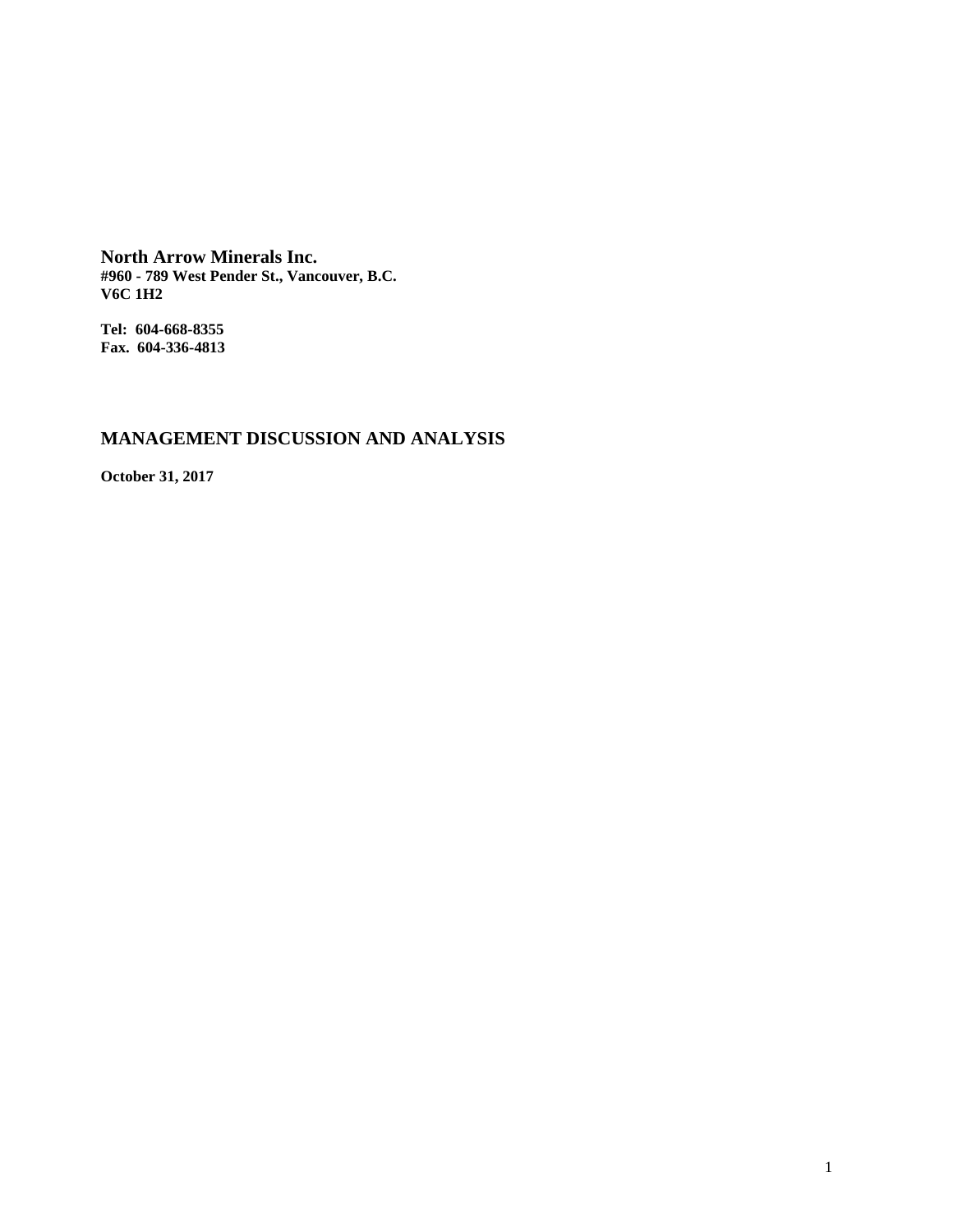# **Form 51-102 F1 Management Discussion and Analysis ("MD&A") North Arrow Minerals Inc. Containing Information up to and including December 15, 2017**

# **Description of Business**

North Arrow Minerals Inc. ("North Arrow", "NAR" or the "Company") is a Canadian mineral exploration company focused on evaluating prospective diamond exploration properties in Canada. The Company's key diamond properties include the Naujaat (Nunavut), Pikoo (Saskatchewan), Lac de Gras (Northwest Territories), Loki (Northwest Territories) and Mel (Nunavut). Shares of the Company trade on the TSX Venture Exchange ("TSXV") under the symbol NAR.

The following discussion and analysis of the Company's financial condition and results of operations for the six months ended October 31, 2017 should be read in conjunction with the financial statements of the Company for the six months ended October 31, 2017 and the years ended April 30, 2017 and April 30, 2016, together with the notes thereto. The MD&A supplements, but does not form part of the financial statements of the Company. The Company's financial statements have been prepared in accordance with International Financial Reporting Standards ("IFRS").

Unless otherwise noted, all currency amounts are stated in Canadian dollars.

### **Forward Looking Statements**

This document may contain "forward-looking statements" within the meaning of Canadian securities legislation and the United States Private Securities Litigation Reform Act of 1995. These forward-looking statements are made as of the date of this document and the Company does not intend, and does not assume any obligation, to update these forwardlooking statements, except as required by law.

Forward-looking statements relate to future events or future performance and reflect management's expectations or beliefs regarding future events and include, but are not limited to, statements with respect to sources of and anticipated financing requirements, the estimation of mineral reserves and resources, the realization of mineral reserve estimates, the timing and amount of estimated future production, costs of production, capital expenditures, success of mining operations, environmental risks, unanticipated reclamation expenses, title disputes or claims and limitations on insurance coverage.

These forward-looking statements include, among others, statements with respect to the Company's objectives for the ensuing year, our medium and long-term goals, and strategies to achieve those objectives and goals, as well as statements with respect to our beliefs, plans, objectives, expectations, anticipations, estimates and intentions. The words "may," "could," "should," "would," "suspect," "outlook," "believe," "plan," "anticipate," "estimate," "expect," "intend," and words and expressions of similar import are intended to identify forward-looking statements. In particular, statements regarding the Company's future operations, future exploration and development activities or other development plans and estimated future financing requirements contain forward-looking statements.

All forward-looking statements and information are based on the Company's current beliefs as well as assumptions made by and information currently available to the Company concerning anticipated financial performance, business prospects, strategies, regulatory developments, development plans, exploration, development and mining activities and commitments. Although management considers these assumptions to be reasonable based on information currently available to it, they may prove to be incorrect.

By their very nature, forward-looking statements involve inherent risks and uncertainties, both general and specific, and risks exist that predictions, forecasts, projections and other forward-looking statements will not be achieved. We caution readers not to place undue reliance on these statements as a number of important factors could cause the actual results to differ materially from the beliefs, plans, objectives, expectations, anticipations, estimates and intentions expressed in such forward-looking statements.

These factors include, but are not limited to, developments in world financial and commodity markets, risks relating to fluctuations in the Canadian dollar and other currencies relative to the US dollar, changes in exploration plans due to exploration results and changing budget priorities of the Company or its joint venture partners, changes in project parameters as plans continue to be refined; possible variations in ore reserves, grade or recovery rates; accidents, labour disputes and other risks of the mining industry; delays in obtaining governmental approvals or financing, the effects of competition in the markets in which the Company operates, the impact of changes in the laws and regulations regulating mining exploration and development, judicial or regulatory judgments and legal proceedings, operational and infrastructure risks, and the Company's anticipation of and success in managing the foregoing risks. The Company cautions that the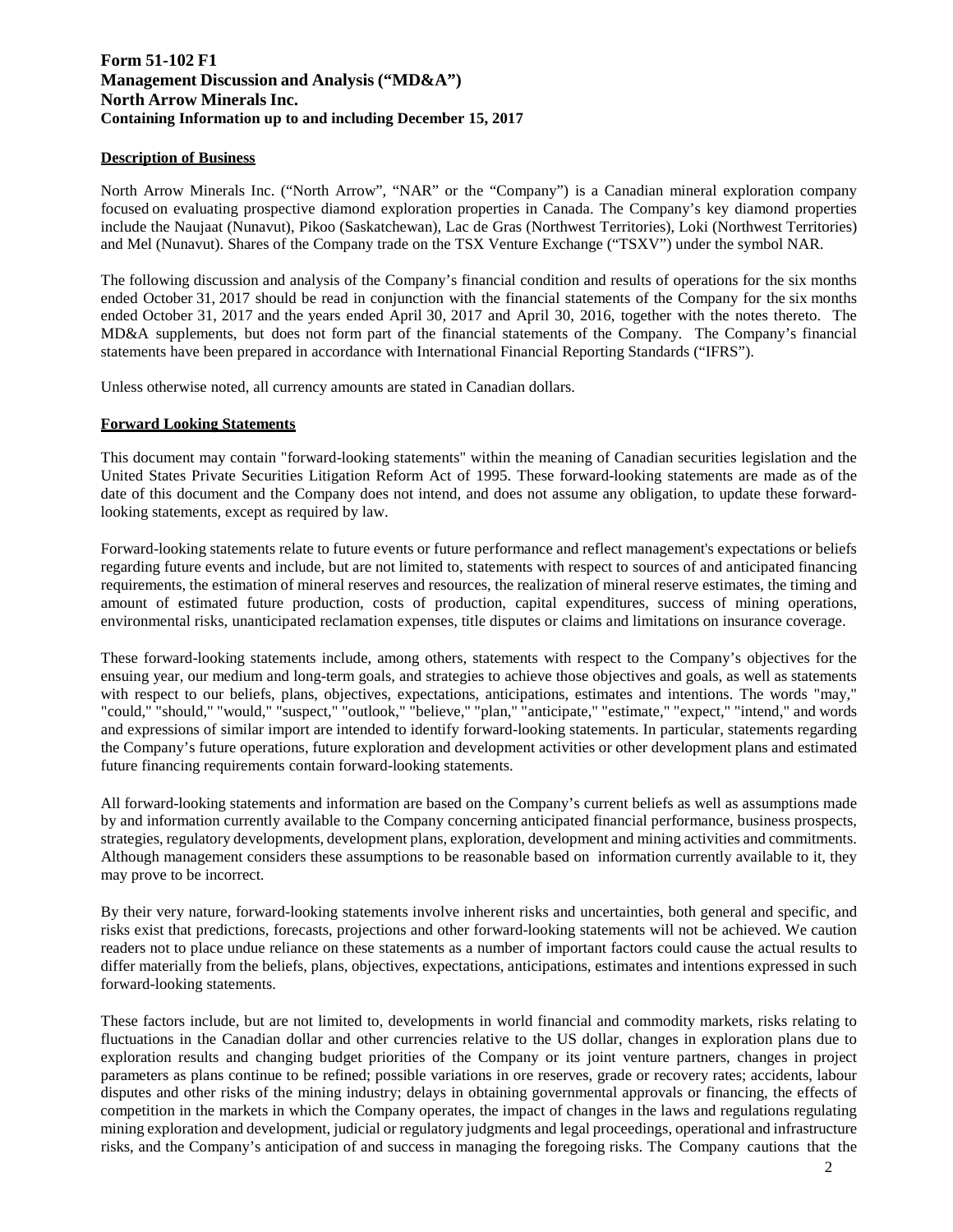foregoing list of factors that may affect future results is not exhaustive. When relying on our forward-looking statements to make decisions with respect to the Company, investors and others should carefully consider the foregoing factors and other uncertainties and potential events. The Company does not undertake to update any forward-looking statement, whether written or oral, that may be made from time to time by the Company or on our behalf, except as required by law.

# **Highlights for the six months ended October 31, 2017 and subsequent events up to December 15, 201**7

# Naujaat project, NU

- On July 28, 2017 the company announced it had completed collection of a 234 wet tonne mini-bulk sample from the Q1-4 kimberlite. A total of 250 bags of kimberlite had been filled and transported to the Company laydown at the Hamlet of Naujaat in preparation for shipment south on the annual sealift.
- On September 12, 2017, the Company announced completion of a summer drilling and bulk sampling program at the Q1-4 kimberlite. A total of 3,469 m of drilling was completed in 11 holes, of which 2,440 m of kimberlite was intersected. Samples of the kimberlite intersections will be used for petrography, indicator and microdiamond analysis and will contribute to a new geological model planned for 2018.
- The 250 mini-bulk sample mega-bags and two seacans of kimberlite drill core samples were shipped from Nauajat and on October 23, 2017. The Company announced the start the processing of samples at the processing laboratory in Thunder Bay, Ontario and anticipates that the dense media separation ("DMS") processing of the mini-bulk will be completed by December 31, 2017 with final diamond recoveries received in February 2018.

# Mel project, NU

- During the period ended October 31, 2017, the Company discovered kimberlite during four days of detailed prospecting on the Mel property near the up-ice termination of several kimberlite indicator mineral (KIM) trains identified from sampling programs conducted from 2013 through 2016.
- On October 16, 2017, the Company announced the discovery of diamonds in the ML-8 kimberlite discovery at the MEL project., that there were additional areas near and within the project with excellent potential for additional discoveries and that it had mobilized a crew for staking additional mineral claims.
- During the period ended October 31, 2017 the Company initiated plans to mobilize an exploration drill to the Mel project in the spring of 2018. The drill is presently located approximately 140km from the property and will be used for a planned summer 2018 drilling program.

#### Pikoo project, Saskatchewan

• On October 26, 2017, the Company announced that it had completed a till sampling project at its Pikoo project. Forty two till samples were collected in the southern part of the property to better define the South Pikoo and Bear Lake KIM trains. The purpose of the sampling was to identify additional drill targets. Processing of the samples should be completed in the first quarter of calendar 2018.

#### Lac de Gras joint venture project, NT

• During and subsequent to the six months ended October 31, 2017, the Lac de Gras joint venture, operated by partner Dominion Diamond Corporation, continued with a planned \$2.8M exploration program including ground geophysics and the completion of an airborne geophysical survey over portions of the joint venture property. Planning is underway for further evaluation including drill testing of selected targets.

# Loki project, NT

- During the period ended October 31, 2017, the Company was awarded a Mineral Incentive Program (MIP) grant of \$170,000 by the Government of the Northwest Territories. MIP funding is to be used on approved exploration expenditures associated with planned geophysical surveys and exploration drilling of the Loki project.
- On October 26, 2017 the company announced it had completed a 302-line km helicopter borne electromagnetic and magnetic survey of several targets within the Loki project, including the EG05, EG01N, EG01S, EG02, and EG113 kimberlites.
- The Company also completed detailed ground magnetic surveys over 6 priority targets in the south Loki area. Results of the surveys will be used to prioritize targets for a March 2018 drilling program.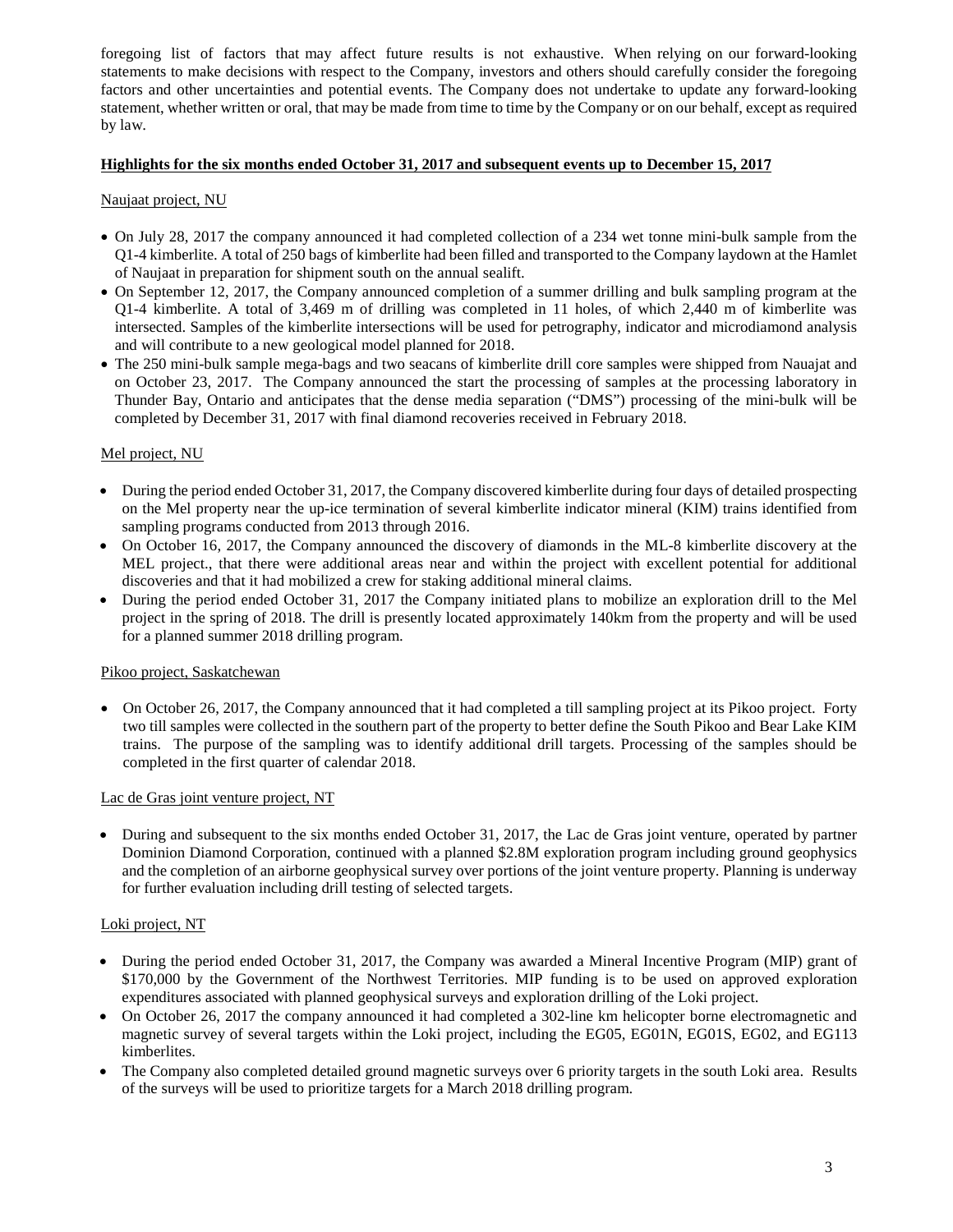# May 18, 2017 Financing

• Effective May 18, 2017, the Company closed a 20,000,000 unit private placement at a price of \$0.25 per unit for gross proceeds of \$5,000,000. Each unit consisted of one share and a share purchase warrant entitling the holder to purchase an additional share at a price of \$0.40 for a period of three years. The proceeds raised are being used to fund ongoing exploration programs, including the drilling and mini-bulk sampling program at Naujaat, as well as general working capital.

A summary of the exploration activities for the Company follows, as well as a description of other corporate activities. These summaries include some discussion of management's future exploration plans. The reader is cautioned that actual results, performance or achievements may be materially different from those implied or expressed in these statements. The Company's exploration programs are subject to change from time to time, based on the analysis of results and changing corporate priorities, exploration targets and funding consideration.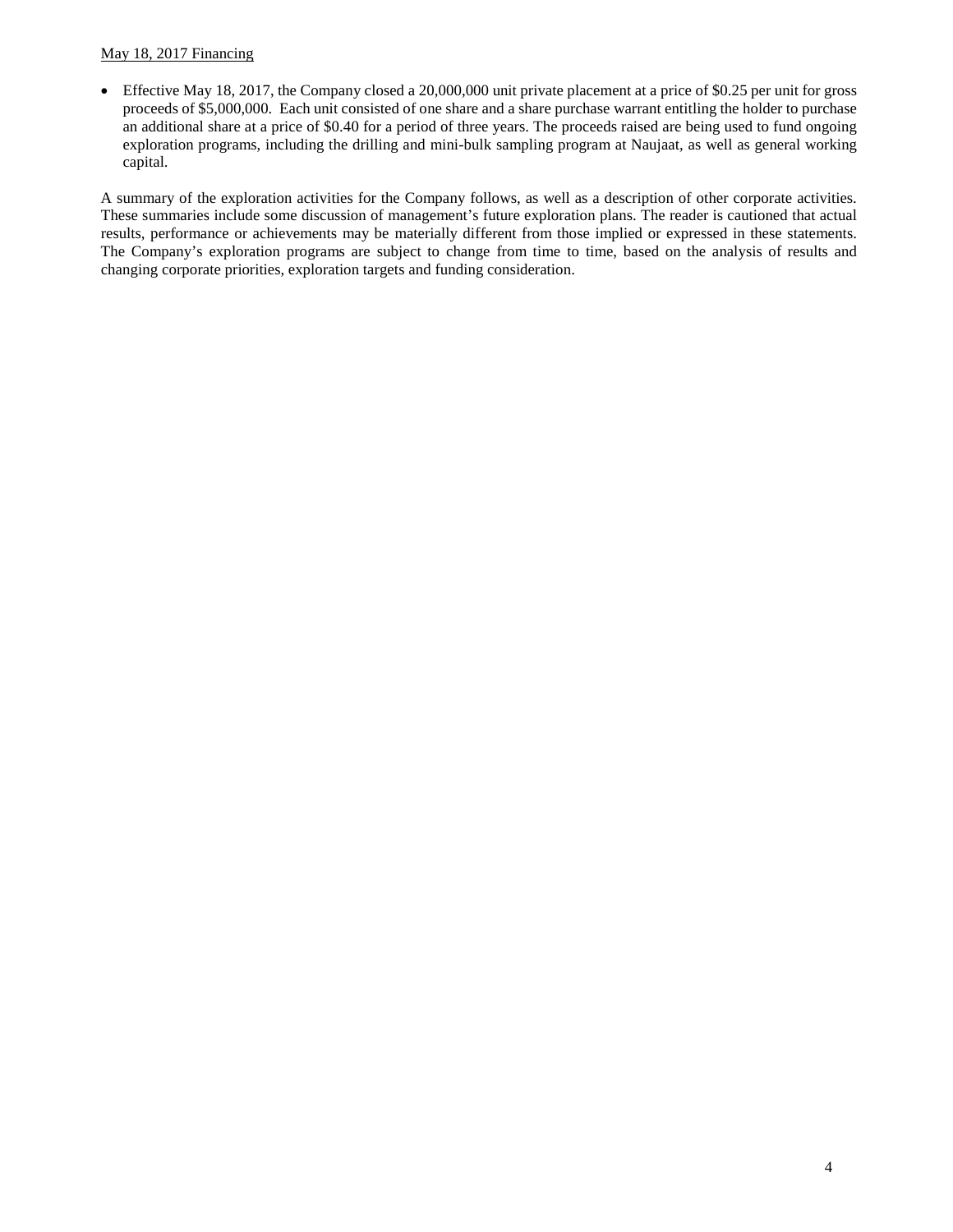# **Exploration Projects Overview**

An overview of the exploration activities for the Company follows. For additional details the reader is referred to the Company's continuous disclosure documents available on [SEDAR \(www.sedar.com](http://www.sedar.com/))

# **EXPLORATION AND EVALUATION ASSETS**

|                                          |                   | Expended                 | Write-offs               |                   |
|------------------------------------------|-------------------|--------------------------|--------------------------|-------------------|
|                                          |                   | During                   | During the               | October 31,       |
|                                          | April 30, 2017    | the Period               | Period                   | 2017              |
| <b>Diamond Properties</b>                |                   |                          |                          |                   |
| Lac de Gras, Canada                      |                   |                          |                          |                   |
| <b>Exploration</b> costs                 | \$235,404         | \$                       | \$                       | \$235,404         |
| Acquisition and tenure costs             | 277,918           |                          |                          | 277,918           |
| Geological, data collection and assays   | 153,559           |                          |                          | 153,559           |
| Office and salaries                      | 134,040           |                          |                          | 134,040           |
|                                          | 800,921           | $\overline{\phantom{a}}$ |                          | 800,921           |
| Pikoo, Canada                            |                   |                          |                          |                   |
| <b>Exploration</b> costs                 | 1,254,897         | 23,497                   |                          | 1,278,394         |
| Drilling                                 | 2,085,859         |                          |                          | 2,085,859         |
| Acquisition and tenure costs             | 212,097           | 1,251                    |                          | 213,348           |
| Geological, data collection and assays   | 1,548,918         |                          |                          | 1,548,918         |
| Office and salaries                      | 615,038           | 12,566                   |                          | 627,604           |
| Contribution from joint-venture partner  | (637, 813)        |                          |                          | (637, 813)        |
|                                          | 5,078,996         | 37,314                   | ÷.                       | 5,116,310         |
| Loki, Canada                             |                   |                          |                          |                   |
| <b>Exploration costs</b>                 | 5,800             | 1,074                    |                          | 6,874             |
| Acquisition and tenure costs             | 4,842             | 34,915                   |                          | 39,757            |
| Geological, data collection and assays   | 70,431            | 72,046                   |                          | 142,477           |
| Office and salaries                      | 34,025            | 8,208                    |                          | 42,233            |
| Recoveries                               |                   | (144, 500)               |                          | (144, 500)        |
|                                          | 115,098           | (28, 257)                |                          | 86,841            |
| Naujaat (formerly Qilalugaq), Canada     |                   |                          |                          |                   |
| <b>Exploration costs</b>                 | 402,134           | 271,646                  |                          | 673,780           |
| Drilling                                 | 240,218           | 1,208,812                |                          | 1,449,030         |
| Acquisition and tenure costs             | 313,695           | 22,914                   |                          | 336,609           |
| Geological, data collection and assays   | 3,456,366         | 437,469                  | ÷,                       | 3,893,835         |
| Office and salaries                      | 328,553           | 286,549                  | $\overline{\phantom{a}}$ | 615,102           |
|                                          | 4,740,966         | 2,227,390                |                          | 6,968,356         |
|                                          |                   |                          |                          |                   |
| Luxx, Canada<br><b>Exploration</b> costs | 50,420            |                          |                          | 50,420            |
| Acquisition and tenure costs             | 138,733           |                          |                          | 138,733           |
| Geological, data collection and assays   | 121,301           |                          |                          | 121,301           |
| Office and salaries                      |                   |                          |                          |                   |
|                                          | 44,793<br>355,247 | -                        |                          | 44,793<br>355,247 |
|                                          |                   |                          |                          |                   |
| Mel, Canada                              |                   |                          |                          |                   |
| <b>Exploration costs</b>                 | 114,996           | 35,157                   |                          | 150,153           |
| Acquisition and tenure costs             | 132,046           | 137,411                  |                          | 269,457           |
| Geological, data collection and assays   | 573,207           | 43,054                   |                          | 616,261           |
| Office and salaries                      | 87,995            | 11,008                   |                          | 99,003            |
|                                          | 908,244           | 226,630                  | $\overline{\phantom{a}}$ | 1,134,874         |
|                                          |                   |                          |                          |                   |
| <b>TOTAL</b>                             | 11,999,472<br>S   | \$2,463,077              | \$                       | \$14,462,549      |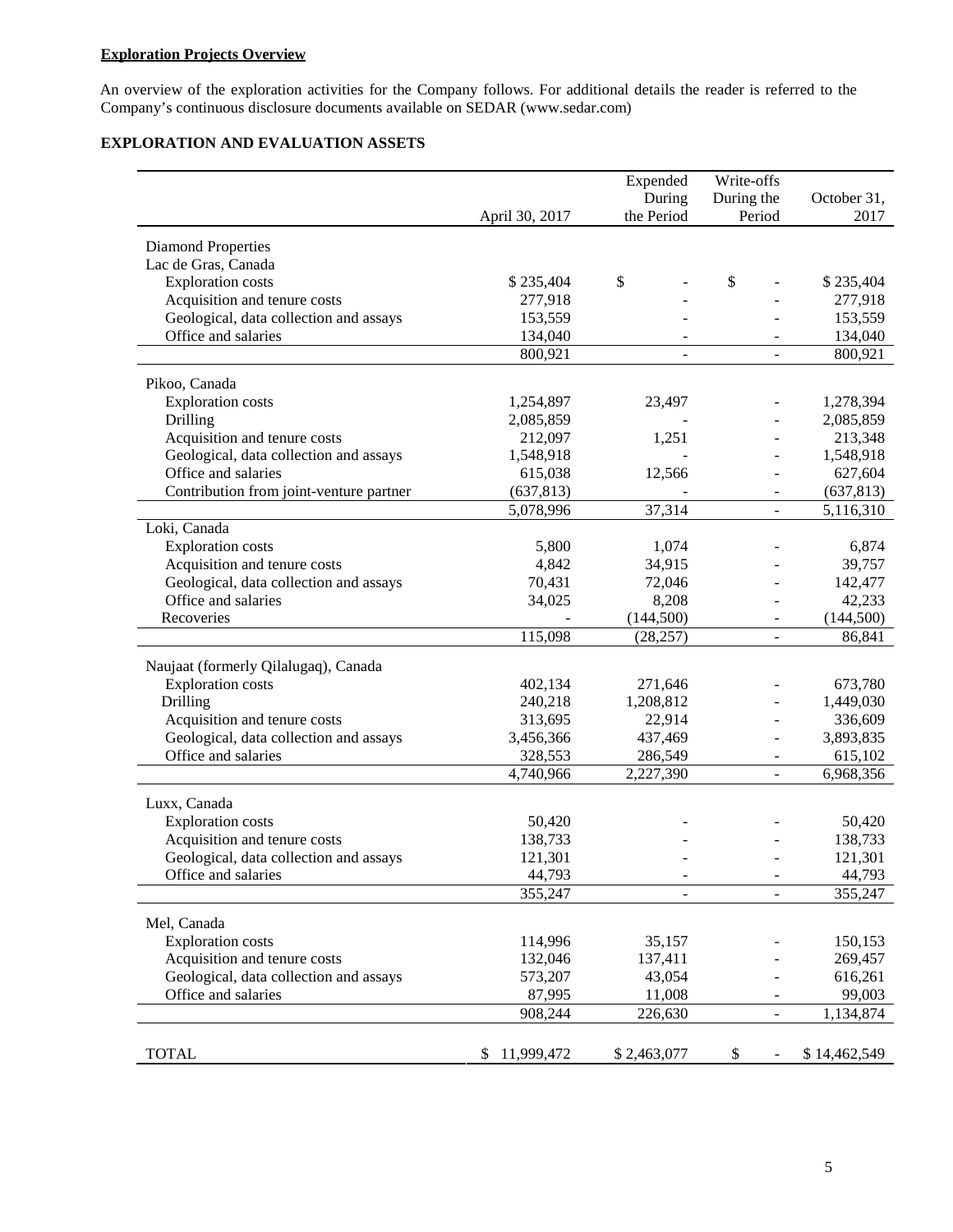Unless otherwise stated below, the Company's Canadian exploration activities are conducted under the supervision of Kenneth Armstrong, P.Geo. (ON), President and CEO of the Company.

# **Diamond Projects**

#### Naujaat diamond project, Nunavut

The Naujaat diamond project is located near the community of Naujaat (Repulse Bay), Nunavut. During the year ended April 30, 2017 the company changed the project name from Qilalugaq to Naujaat (pronounced NOW-yat) to more accurately reflect the geographic location of the property. A total of eight kimberlite pipes (Q1-4, A34, A42, A59, A76, A94, A97 and A152) have been identified within the project as well as a number of laterally extensive kimberlite dyke systems. The Q1-4 kimberlite, located 9km north of the Hamlet of Naujaat, is the largest and most diamondiferous of the kimberlites discovered to date.

On May 15, 2013 the Company confirmed an Inferred Mineral Resource for the 12.5 hectare Q1-4 kimberlite to be 26.1 million carats from 48.8 million tonnes total content of kimberlite with an average +1 DTC total diamond content of 53.6 carats per hundred tonnes (cpht) extending from surface to a depth of 205m. Additional resource upside in the form of a target for further exploration was estimated at between 7.9 to 9.3 million carats of diamonds from 14.1 to 16.6 million tonnes total content of kimberlite with an average +1 DTC total diamond content of 56.1 cpht, extending from 205m depth to 305m depth. The mineral resource estimate comprised the integration of kimberlite volumes, density, petrology and diamond content-data obtained from 5,133 m of diamond drilling, 2,714 m of reverse circulation (RC) drilling, 2.9 tonnes of samples submitted for microdiamond analysis, 257.7 tonnes of samples submitted for macrodiamond sampling with 59.2 carats of diamonds (2,054 stones) recovered from RC drilling, 7.5 carats of diamonds (205 stones) recovered from surface trenching and 2.36 carats of diamonds (69 stones) recovered from HQ diameter diamond drilling.

Mineral resources that are not mineral reserves do not have demonstrated economic viability. The potential quantity and grade of a target for further exploration referred to above is conceptual in nature, there has been insufficient exploration to define a mineral resource, and it is uncertain whether further exploration will result in the target being delineated as a mineral resource. For information on the data verification, exploration information and the resource and target for further exploration estimation procedures please see the technical report dated May 13, 2013 which is available under the Company's profile at [www.sedar.com](http://www.sedar.com/) and on the Company's website [\(www.northarrowminerals.com\)](http://www.northarrowminerals.com/). The authors of the report were Barb Kupsch, P.Geol. and David Farrow, P.Geo.

It is management's opinion that Q1-4 represents a compelling under evaluated diamond resource that benefits from its large size and close proximity to tidewater and infrastructure of the Hamlet of Naujaat. The Company has also identified the unusual occurrence of two identifiable diamond populations including a population of rare Type IaA - Ib coloured diamonds. In December 2015, the Company initiated a polishing exercise on select coloured diamonds. The purpose of this exercise was to address several of the outstanding questions related to these diamonds including their suitability for polishing, potential yield, and final polished colour. Results from this work have confirmed that i) a portion of the yellow diamond population are fancy orangey yellow diamonds that would be desirable for use in the gem and jewelry trade and ii) the presence of these fancy coloured diamonds could have a significant positive impact on the overall value of the Q1-4 diamond population. As a result of this polishing exercise and related data analyses, the Company mobilized a diamond drill to the project site in anticipation of a 2017 drilling program.

During the period ended October 31, 2017 the Company commenced a summer exploration program, including delineation drilling and mini-bulk sampling. On September 12, 2017 the Company announced the on budget completion of the program with approximately \$2 million in expenditures incurred on the field program and a further \$1 million budgeted for sample shipment and processing.

#### Delineation Drilling

Eleven drill holes were completed during the program, totaling 3,469 m of drilling with approximately 2,440 m of kimberlite core recovered. The holes are part of approximately 6,000 m of planned drilling to increase confidence in the Q1-4 geological model, including the target for further exploration (TFFE) between 205 and 305m below surface (-135 to -235 meters above sea level "masl") outlined in the most recent May 2013 technical report on the project. Drilling tested all five phases of the kimberlite with a number of holes entering kimberlite earlier and/or staying in kimberlite longer than predicted using the current geological model. Three drill holes (17Q-007, 17Q-008, and 17Q-010) collared in kimberlite and three holes (17Q-003, 17Q-004 and 17Q-011) were terminated within kimberlite. The deepest drill hole into the kimberlite is 17Q-004 which terminated in kimberlite at a depth of 376 m below surface (approximately -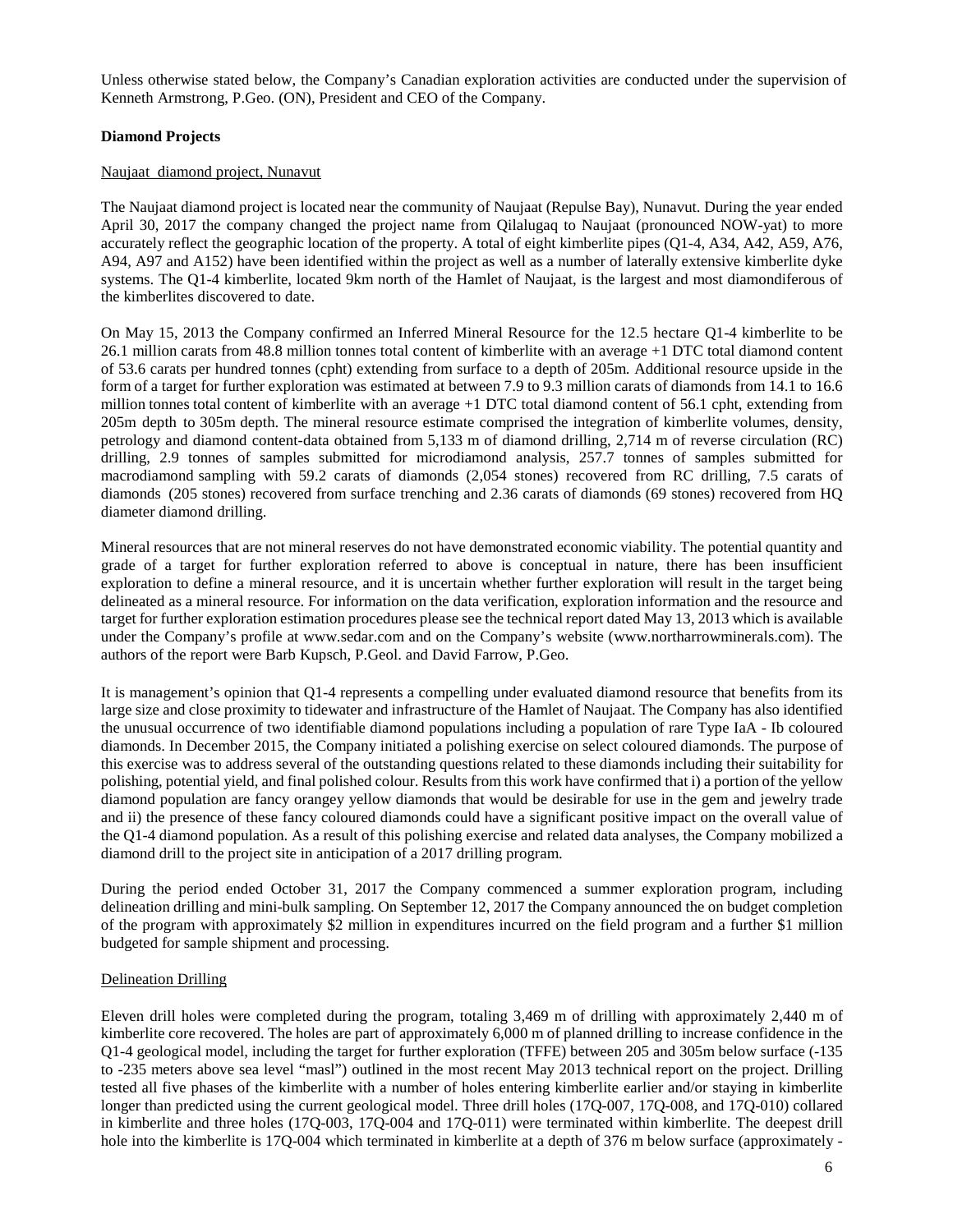311 masl). The table below summarizes the main kimberlite intercept in each drill hole and provides an indication of how each hole compared to modelled kimberlite/country rock contacts. Further drilling is required in the spring of 2018 prior to completing a new geological model, however the 2017 drilling has confirmed the overall size of the Q1-4 kimberlite, although there will be changes to shape and internal geological contacts of the kimberlite.

|            |            |          |           |             | Kimberlite/Country Rock Contacts |             |                   |          |         |                   |
|------------|------------|----------|-----------|-------------|----------------------------------|-------------|-------------------|----------|---------|-------------------|
|            | Kimberlite | End of   | Hole      | Hole        | Modelled                         | Actual*     | <b>Difference</b> | Modelled | Actual* | <b>Difference</b> |
| Drill Hole | Phase      | Hole (m) | Angle (°) | Azimuth (°) | Entry $(m)$                      | Entry $(m)$ | $(m)$ **          | Exit(m)  | Exit(m) | (m)**             |
| 170-001    | A61/A28    | 299      | $-57$     | 310         | 50                               | 164         | (114)             | 245      | 270     | 25                |
| 17Q-002    | A61        | 296      | $-81$     | 175         | 115                              | 98          | 17                | 278      | 230     | (48)              |
| 170-003    | A48b/A88   | 398      | -64       | 068         | 125                              | 125         | 0                 | 333      | 398     | 65                |
| 17Q-004    | A48a/A48b  | 428      | -61       | 053         | 66                               | 23          | 43                | 316      | 428     | 112               |
| 17Q-005    | A48a/A48b  | 326      | $-53$     | 224         | 77                               | 132         | (55)              | 286      | 299     | 13                |
| 17Q-006    | A28        | 380      | $-47$     | 267         | 115                              | 12          | 103               | 346      | 354     | 8                 |
| 170-007    | A28        | 371      | -69       | 142         | $\Omega$                         | $\Omega$    | 0                 | 241      | 358     | 117               |
| 17Q-008    | A28        | 101      | $-49$     | 246         | $\Omega$                         | $\Omega$    | $\Omega$          | 87       | 83      | (4)               |
| 17Q-009    | A61        | 238      | $-65$     | 105         | 67                               | 37          | 30                | 207      | 114     | (93)              |
| 170-010    | A61        | 291      | $-59$     | 308         | $\Omega$                         | $\Omega$    | $\Omega$          | 265      | 216     | (49)              |
| 17Q-011    | A88        | 333      | $-45$     | 300         | 55                               | 31          | 24                | n/a      | n/a     | n/a               |

\* Kimberlite intervals do not i) include kimberlite dykes encountered in some holes outside of the geological model, or ii) account for country rock dilution internal to the model in the form of country rock blocks and/or wedges. A total of nine country rock blocks (> 2.5 m up to 25 m; total: 113.7 m) were encountered in holes 17Q-001 (3), 17Q-002 (2), 17Q-003 (1), 17Q-005 (2), and 17Q-011 (1).

\*\* Numbers represent, in metres, more or (less) kimberlite than predicted with the current geological modelled.

# Mini-Bulk Sample

As reported in North Arrow news release dated July 24, 2017, a 234 wet tonne mini-bulk sample was collected from a single sample pit at the Q1-4 kimberlite. A total of 250 megabags of kimberlite were collected using a mini-excavator with kimberlite exposed beneath 0.5 m to 1.0 m of glacial till. Initial evaluation of the exposed kimberlite identified a north trending internal contact between distinct kimberlite phases and the sample was therefore divided into three subsamples: Blue Kimberlite (60 bags), Green Kimberlite (31 bags) and Mixed Blue-Green Kimberlite (159 bags). The ["Green Kimberlite"](https://flic.kr/p/WEAA3U) (tentatively interpreted as part of the A61 phase) made up approximately 30% of the pit area and is described as a dark green, massive, very xenolith poor, very olivine rich, phlogopite coherent kimberlite with fine to very coarse macrocrysts (pre-dominantly olivine) and a good mantle sample. The [Blue Kimberlite](https://flic.kr/p/WkiHG7) (tentatively interpreted as part of the A88 phase) is a blue-green, massive, poorly sorted, xenolith poor, olivine rich volcaniclastc kimberlite with fine to very coarse olivine and a moderate mantle sample. Petrographic and indicator mineral and microdiamond analyses are all underway and will help confirm the interpretation of each unit.

The 250 mini-bulk sample bags, as well as two seacans of drill core samples, were shipped to the Microlithics laboratory in Thunder Bay Ontario for macrodiamond, microdiamond and indicator mineral analyses. Processing of the Mini-bulk sample is expected to be complete by December 31, 2017, with final diamond recoveries reported in February 2018.

As part of the 2017 program, North Arrow also commissioned archeological, ecological mapping and initial engineering surveys of potential road routes from the Company's lay down, located 1 km north of Naujaat, out to the Q1-4 kimberlite. Results of these surveys will be used to pursue permitting options for a road or winter trail to the kimberlite to take advantage of the deposit's close proximity the Hamlet of Naujaat during future evaluation and bulk sampling of the deposit.

The Naujaat project is subject to a 0.5% GOR and NSR on diamond, precious metal and base metal production from the project. The holder of this royalty will also receive a payment of \$2.5 million at the time the first royalty payment relating to the project is due.

The Naujaat project is also subject to a 3% net smelter royalty ("NSR") on metals and a 3% gross production royalty ("GPR") on the sale of industrial minerals, including diamonds. Subject to a November 2016 amending agreement, the NSR and GPR may each be reduced to 1% subject to future contingent cash payments to the royalty holder totalling \$5.15M and future staged exploration expenditures totalling \$20M.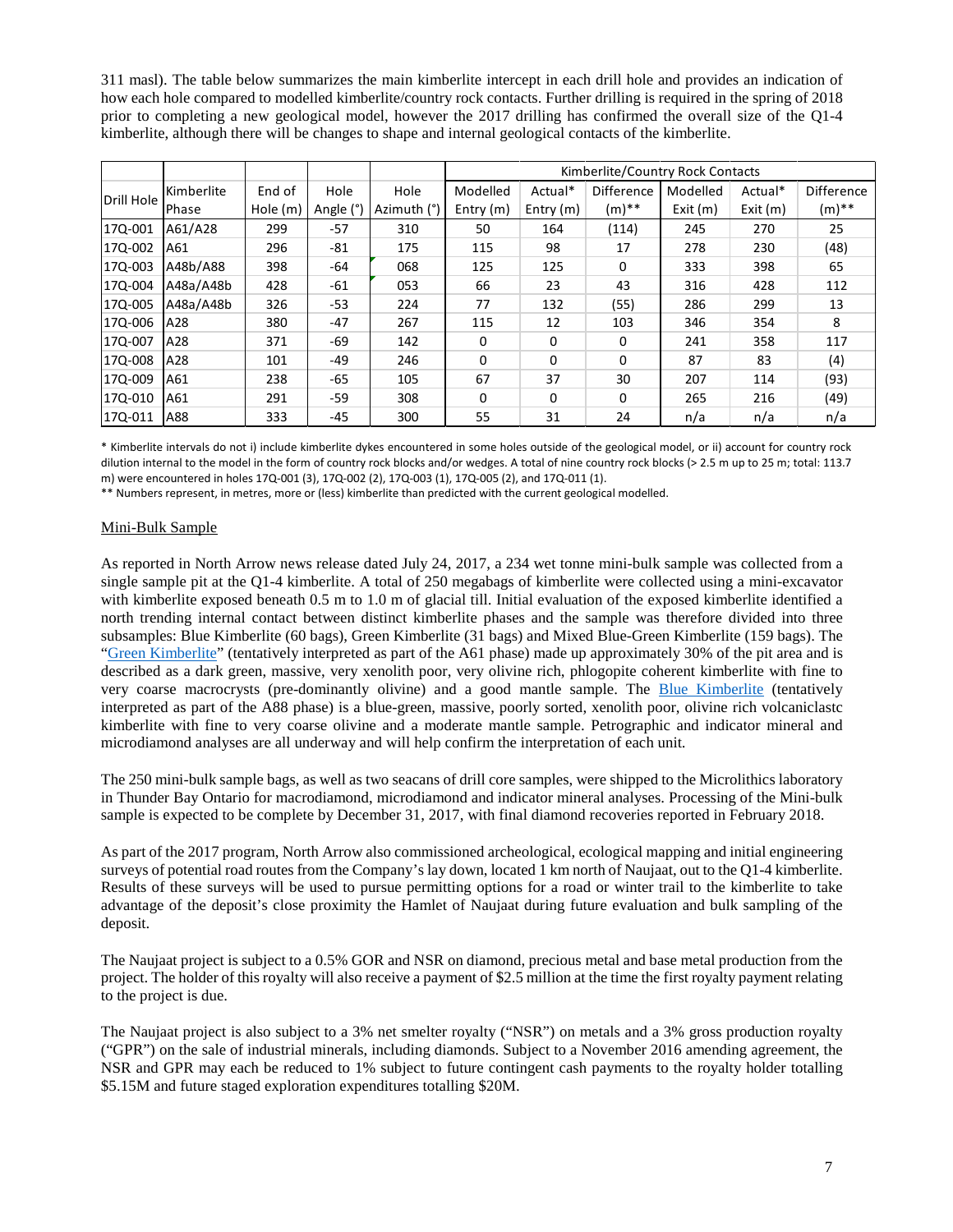### Pikoo diamond project, Saskatchewan

The Company's 100% owned Pikoo diamond project consists of 33,374 hectares of mineral claims located approximately 140 km east of La Ronge, Saskatchewan. An all-season road to the community of Deschambault Lake comes to within 6 km of the project's southern boundary. Three drilling programs (53 drill holes; 7,369m) have been completed at the project (2013, 2015, and 2016) and a total of 10 discrete kimberlite occurrences have been discovered. Microdiamond testing of five of the kimberlites have confirmed that the PK150, PK311, PK312, PK314, and PK346 kimberlites are diamondiferous. A full summary of the initial diamond results from these kimberlites can be found in the Company's MD&A's for the years ended April 30, 2014 and 2016 as well as the MD&A for the three months ended July 31, 2016.

All of the kimberlite occurrences within the Pikoo project have been discovered at or near the up-ice termination of welldefined kimberlite indicator mineral (KIM) trains. The trains have been geographically described as the South Pikoo target area (1 KIM train; four kimberlite discoveries); North Pikoo area (1 KIM train; 4 kimberlite discoveries) and the East Pikoo area (2 KIM trains, 2 kimberlite discoveries). A fourth target area, called Bear Lake, has been identified on the basis of a cluster of anomalous KIM results from till samples collected in the southern part of the project area. Detailed evaluations of the petrography of the discovered kimberlites in conjunction with diamond results, mineral abundances and core logging information have been conducted and indicate that additional, as yet undiscovered kimberlites are located in the North Pikoo area.

During October 2017 the Company completed a till sampling program. The goal of the program was to further define several of the KIM trains in the South Pikoo and Bear Lake areas, in advance of further exploration drilling. Processing of 42 collected till samples is presently underway and final results are expected in the first quarter of the calendar 2018.

The Pikoo project is subject to a 1% GOR and NSR on diamond, precious metal and base metal production and a contingent cash payment of \$1.25 million owing to the royalty holder at the time the first royalty payment is due.

### Loki Diamond Project – Northwest Territories

The Loki diamond project consists of 17 mineral claims covering approximately 7,600 ha, acquired by staking between 2013 and 2017 in the Lac de Gras region of the Northwest Territories. The Company holds a 100% interest in these claims. Thirteen of the mineral claims are subject to a 1.5% GOR on diamonds and a 1.5% NSR on base and precious metals. The Loki project mineral claims cover identified target areas to the southwest of Lac de Gras ('South Loki') and to the southeast of the Monument kimberlite cluster ('East Loki').

During the period ended October 31, 2017 the Company completed detailed ground magnetic surveys of four of the targets in the South Loki area. The surveyed targets are well located up ice from a distinct KIM train and will be tested as part of a March 2018 drilling program.

During the period ended October 31, 2017 the Company also completed a 307 line km Geotech VTEM electromagnetic and a magnetic helicopter borne geophysical survey in the East Loki area. The Survey was completed in two blocks to cover the EG05, EG01N, EG01S, EG02 and EG130 kimberlites as well as a number of identified kimberlite targets. Further drilling of the EG05 kimberlite is planned as part of the March 2018 drill program. Several new targets have also been identified within the survey area which may also be tested during the program.

During the period ended October 31, 2017 the Company was notified it had been awarded a \$170,000 grant as part of the government of the Northwest Territories Mineral Incentives Program (MIP). The grant monies are to be used on eligible exploration expenditures related to geophysical and drilling programs on the Loki project.

# Lac de Gras Diamond Project – Northwest Territories

The Lac de Gras Diamond project forms a very large, approximately 147,200 ha contiguous block of mineral claims and mining leases located within the Lac de Gras region of the Northwest Territories. The project area directly adjoins the mineral leases that host the Diavik diamond mine, located 10 km to the north, and the mineral claims of the Company's Loki project to the west. The Ekati diamond mine is located within 40 km to the northwest.

The project is being evaluated under a joint venture arrangement between the Company and Dominion Diamond Corporation ("Dominion"). Dominion is the project operator. In January 2016, the joint venture approved a program and budget for the period from February 2016 to January 2017. The program consisted of data compilation work and airborne geophysical surveys. As part of this program, a 3,020-line kilometer helicopter-borne magnetic/electromagnetic survey was completed during September 2016.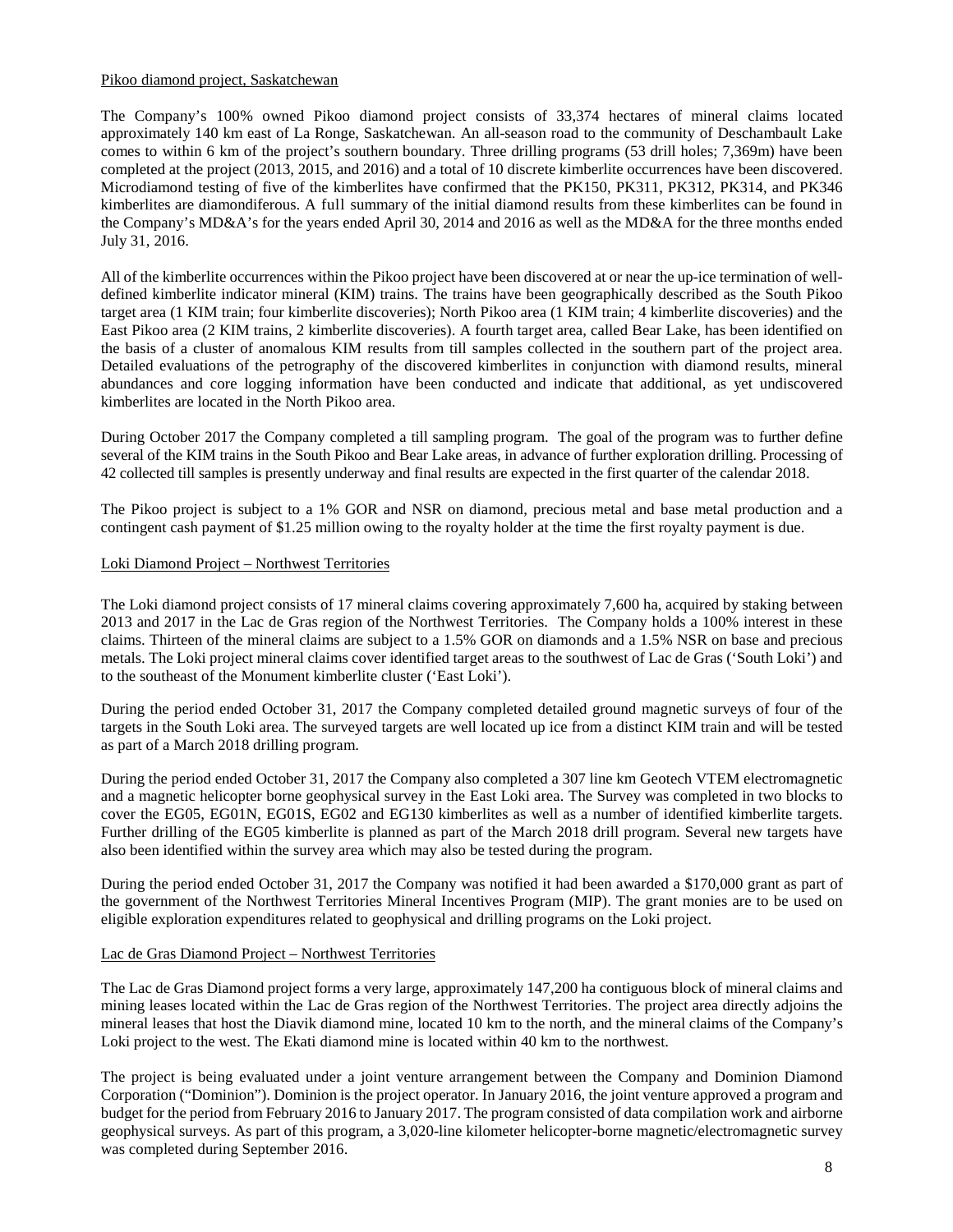The joint venture is currently conducting an approved \$2,821,500 exploration program and a budget for the period from February 2017 through January 2018 (F2018). The program was to consist of airborne and ground geophysical surveys and exploration drilling. Dominion has notified the Company that 22 ground geophysical survey grids were completed in the spring and fall of 2017 and a 5,567 line km airborne magnetic/electromagnetic geophysical survey was also completed. Exploration drilling of selected targets will not occur until the winter or spring of 2018.

Subsequent to the approval of both the calendar 2016 (Fiscal 2017) and calendar 2017 (Fiscal 2018) exploration programs, the Company elected not to contribute its proportionate share of costs to these programs. Dominion elected to fund the full programs and budgets and, assuming the full calendar 2017 (F2018) program budget is spent, the Company expects that its interest in the LDG joint venture could be diluted to approximately 31% on completion of these programs. The decision to not participate in the calendar 2017 approved program and budget allows the Company to focus its exploration expenditures on the Naujaat, Mel, Loki, and Pikoo projects while retaining a meaningful interest in the LDG joint venture.

Pursuant to a previous acquisition agreement between the Company and Springbok Holdings Inc. ("Springbok") (Please see the Company's Annual Management Discussion and Analyses for the year ended April 30, 2016 for further details on the acquisition agreement), in the event the Company incurs \$2 million in joint venture expenditures on the Lac de Gras Joint Venture Property, the Company will issue to Springbok that number of common shares of the Company having a value of \$1 million.

### Mel Diamond Project - Nunavut

The Company maintains a 100% interest in the Mel diamond project. The project consists of approximately 7,500 hectares on the Melville Peninsula, approximately 140 km south of the community of Hall Beach and 210 km northeast of the community of Naujaat which is also the location of the Company's Naujaat diamond project. The property is located within 18 km of tidewater and hosts at least three well defined KIM trains. The mineral trains are composed of pyrope and eclogitic garnets, as well as ilmenite with anomalous samples returning from 10's to 100's of KIMs with one sample returning in excess of 1,300 KIMs per 20kg of till. These exceptionally high KIM counts and sharp cut-off of these KIM trains suggest close proximity to a kimberlite bedrock source.

On October 16, 2017, the Company announced the discovery of the diamondiferous ML-8 kimberlite during detailed prospecting near the up-ice termination of several KIM trains identified from previous North Arrow till sampling programs. The kimberlite was identified as float and possible subcrop over an approximate 100 m by 10 m extent at the up ice termination of one of the KIM trains. Kimberlite blocks up to 0.50 m in diameter were identified within, and immediately north of, a 200 m x 400 m lake and coincident with previously identified magnetic anomaly ML-8. A second locality of kimberlite float was identified approximately 500 m east from the main discovery. The ML-8 kimberlite is described as a dark grey-green, medium to very coarse (>1.6 cm) grained coherent kimberlite containing abundant olivine as well as common ilmenite, orange to purple garnet and phlogopite. Caustic fusion results from a 62.1 kg composite sample of the ML-8 kimberlite are summarized in the following table:

|          | <b>Number of Diamonds per Sieve Size (mm Square Mesh Sieve)</b> |          |          |          |          |          |          |               |
|----------|-----------------------------------------------------------------|----------|----------|----------|----------|----------|----------|---------------|
| Sample   | $+0.106$                                                        | $+0.150$ | $+0.212$ | $+0.300$ | $+0.425$ | $+0.600$ | $+0.850$ | Total         |
| Weight   | $-0.150$                                                        | $-0.212$ | $-0.300$ | $-0.425$ | $-0.600$ | $-0.850$ | $-1.18$  | <b>Stones</b> |
| $Drv$ Kg |                                                                 |          |          |          |          |          |          |               |
| 62.1     | 9                                                               |          |          |          |          |          |          | 23            |

The Mel project area includes a number of additional KIM train and geophysical targets and during the period ended October 31, 2017 the Company staked additional mineral claims to expand the project area. The claims are currently being recorded with the Nunavut Mining Recorder's Office.

North Arrow has made plans to mobilize an exploration drill to the property during the spring of 2018 in advance of a 2018 program of ground geophysics and drilling. All required permits for the 2018 exploration program are presently in place, including construction of an exploration camp and exploration drilling of targets on the property.

The Mel project is subject to a 1% GOR held by Anglo Celtic Exploration Ltd., a private company controlled by D. Grenville Thomas, a director of the Company. The Company retains the right to buy back half of the GOR (0.5%) for \$1 million at any time.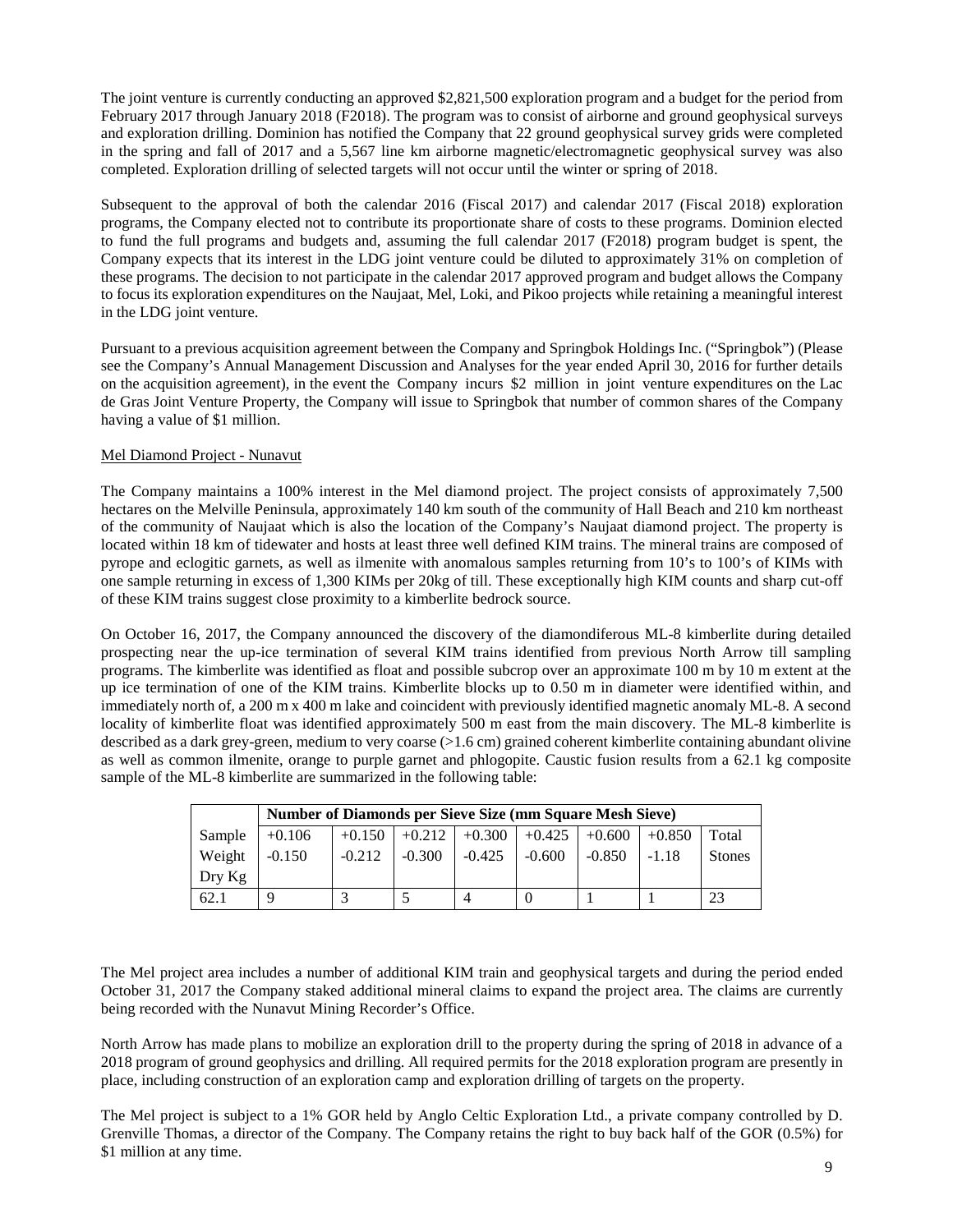### Luxx Diamond Project - Nunavut

The Company maintains a 100% interest in the Luxx diamond project, Nunavut. The project was acquired to cover unexplained KIM trains identified from public datasets and consists of approximately 2,300 acres on the tidewater of Chesterfield Inlet, approximately 60 km from the community of Chesterfield Inlet and 100 km north of the community of Rankin Inlet. The project includes at least one, and possibly three KIM trains comprised of Mg-ilmenite, pyrope and eclogitic garnet. The Company presently has the required permits to allow for exploration drilling of targets on the property.

The Luxx project is subject to a 1% GOR held by Anglo Celtic Exploration Ltd., a private company controlled by D. Grenville Thomas, a director of the Company. The Company retains the right to buy back half of the GOR (0.5%) for \$1 million at any time.

#### Timiskaming diamond project, Ontario/Quebec

The Timiskaming diamond project is located in the Cobalt-New Liskeard-Elk Lake-Notre Dame du Nord (Ville Marie) region of northeastern Ontario and northwestern Quebec. Between 1995 and 2012, Stornoway and its predecessor companies conducted comprehensive diamond exploration programs within the project area resulting in the discovery of nine kimberlites. In May 2013, the Company announced the completion of a drilling program that fulfilled the requirements of the option work program under an option agreement with Stornoway Diamond Corp. ("Stornoway") and as a result the Company earned an 80% interest in the project. Accordingly, ongoing evaluation of the project is subject to an 80%/20% (Company/Stornoway) participating joint venture. Surficial sediment sampling and geophysical data from the project suggest additional undiscovered kimberlites may be located within the project area.

#### **Gold and Other Projects**

The Company maintains an interest in a number of non-material metals projects in northern Canada, particularly Nunavut. The Company continues to pursue opportunities to see these properties further evaluated, however has no plans to fund or conduct exploration of these properties on its own. Details on specific properties are provided below.

### Hope Bay ORO Gold Project – Nunavut

The Company's 100% owned ORO gold property is located in the Hope Bay Volcanic Belt (HBVB) in Nunavut and is strategically located on tide water covering the northern end of the HBVB, approximately 3.25km to the north of TMAC Resources' Doris gold mine. Gold mineralization at the Doris gold mine occurs along a well-defined stratigraphic volcanic contact, which extends northward onto the ORO property. The ORO property hosts numerous gold showings and potentially gold bearing structures including the Elu shear zone and Wombat zone.

#### Contwoyto Project, Nunavut

During the period ended October 31, 2017, the Company completed the sale of its 100% interest in the Contwoyto Project, Nunavut, including the Butterfly gold prospect, to Crystal Exploration Inc. ("Crystal") for consideration of \$100,000 and 1,000,000 common shares of Crystal. Under the terms of the agreement, the Company received \$50,000 and 500,000 shares on closing of the transaction with the balance of the shares and cash due on or before December 15, 2018. The Company retains a 1.0% GOR on diamonds and a 1.0% NSR on precious and base metals. Half of the GOR and NSR can be purchased by Crystal at any time with the payment of \$1.0 million. The Company will also receive conditional share payments of 500,000 Crystal shares in the event that Crystal reports an inferred gold resource exceeding 250,000 ounces associated with the Butterfly gold prospect and a further 500,000 Crystal shares in the event Crystal reports a separate inferred resource of at least 250,000 ounces of gold outside of the Butterfly area.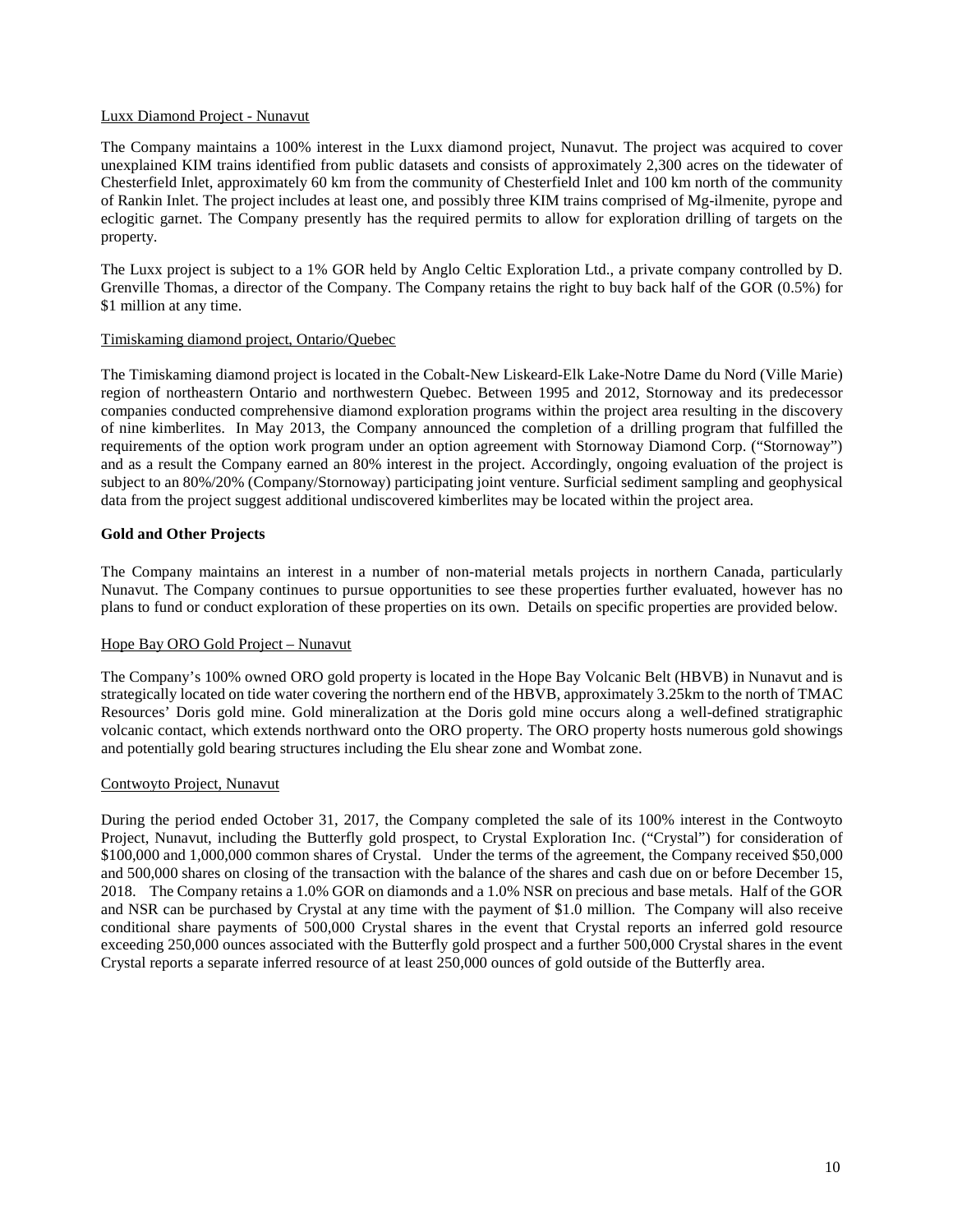# **FINANCIAL CONDITION, LIQUIDITY, CAPITAL RESOURCES, OPERATIONS AND FINANCIAL RESULTS**

|                                                                          | October 31, 2017                              | April 30, 2017                    | April 30, 2016                        |
|--------------------------------------------------------------------------|-----------------------------------------------|-----------------------------------|---------------------------------------|
| <b>Current assets</b><br><b>Non-current assets</b><br><b>Liabilities</b> | \$<br>3, 105, 791<br>14,529,372<br>(385, 380) | 573,152<br>12,067,108<br>(83,103) | 2,641,314<br>10,643,950<br>(608, 670) |
| Shareholders' equity                                                     | \$<br>17,249,783                              | 12,557,157                        | \$<br>12,676,594                      |

#### **Overall performance**

### **Financing/Use of Proceeds**

On May 18, 2017, the Company completed a non-brokered private placement of 20,000,000 units at a price of \$0.25 per unit for gross proceeds of \$5,000,000. Each unit consisted of one common share and one common share purchase warrant. Each warrant entitles the holder to purchase one additional common share at a price of \$0.40 per share for a period of three years. The proceeds raised will be used for drilling and mini-bulk sampling programs at Naujaat, ongoing exploration work at other projects and working capital.

### **Results of Operations**

During the three and six months ended October 31, 2017 (the "current quarter" and "current period", respectively), the Company recorded losses of \$222,697 or \$0.00 per share and \$589,265 or \$0.01 per share respectively. This is compared with losses of \$137,460 or \$0.00 per share and \$100,025 or \$0.00 per share respectively for the three and six months ended October 31, 2016 (the "comparative quarter and comparative period"). The \$489,240 increase in the loss for the current period compared to the comparative period was largely due to reduced sales of non-core exploration assets and increased share-based compensation costs. Share-based compensation costs were lower in the comparative period because the Company did not grant stock options during that period.

Expenses for the current quarter were \$229,419 (comparative quarter - \$137,693) an increase of \$91,726 from the comparative quarter. The increase in expenses during the current quarter was largely related to increased share-based compensation \$62,445 (comparative quarter - \$nil) and an increase in advertising, promotion and travel \$47,161 (comparative quarter - \$6,572). During the current quarter the vesting of options and increased promotional activities resulted in increased share-based compensation and advertising, promotion and travel costs.

Expenses for the current period were \$686,424 (comparative period - \$296,495) an increase of \$389,929 from the comparative period. The increase in expenses during the current period was largely related to increased share-based compensation \$326,455 (comparative period - \$2,068) and an increase in advertising, promotion and travel \$96,546 (comparative period - \$21,124). During the current period options granted vested resulting in increased share-based compensation costs and the Company increased its investor awareness activities resulting in increased advertising, promotion and travel costs.

In addition, to the increased expenses during the current period the Company sold non-core exploration and evaluation assets to unrelated third parties for \$102,500 (comparative period - \$266,024), lost \$18,098 (comparative period – \$15,510) on marketable securities and warrants and wrote off \$nil (comparative period - \$58,189) of exploration and evaluation assets.

#### **Summary of quarterly results**

The following table sets out selected unaudited quarterly financial information of North Arrow and is derived from the Company's unaudited quarterly consolidated financial statements prepared by management. The Company's interim consolidated financial statements are prepared in accordance with IFRS and are expressed in Canadian dollars.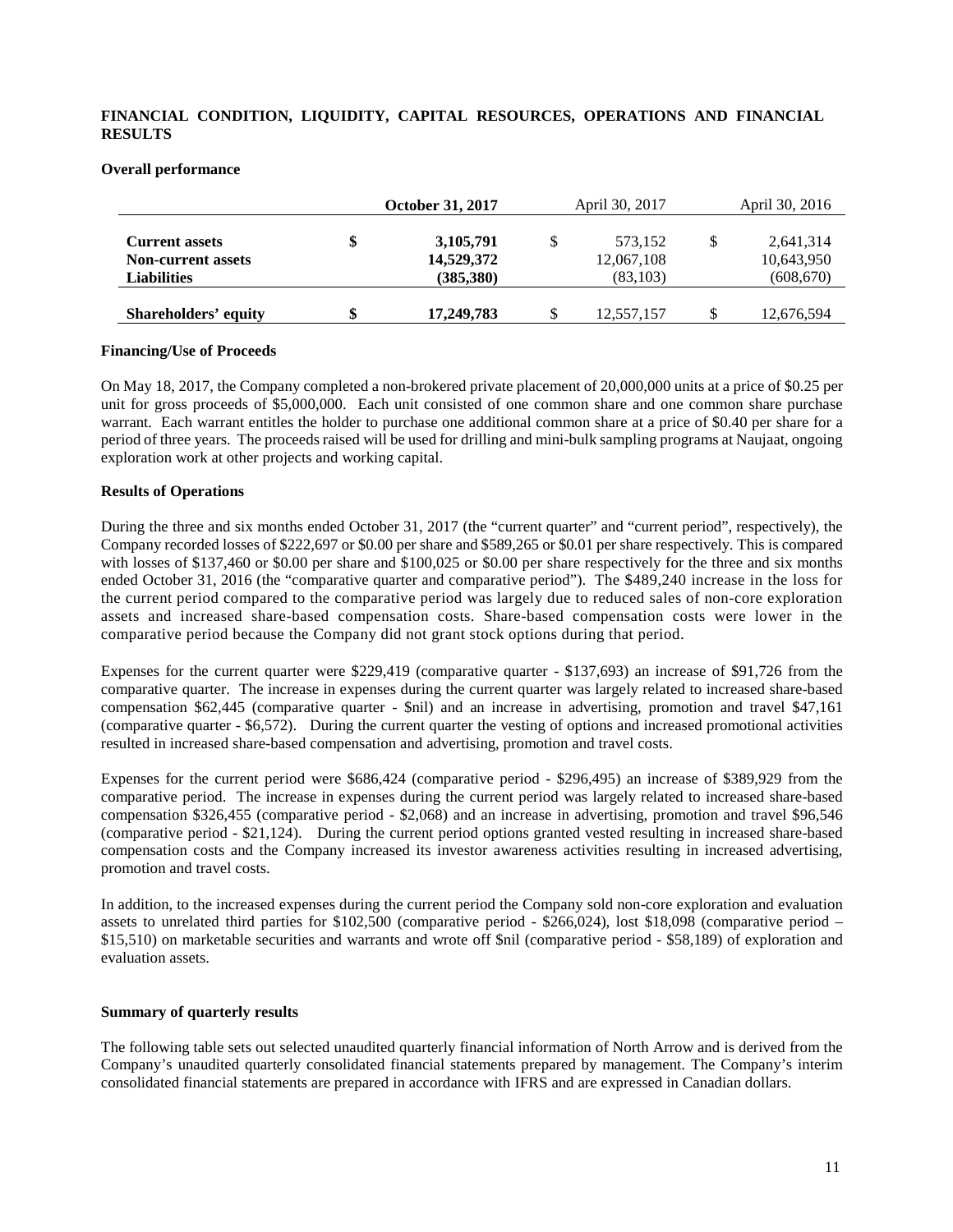| <b>Ouarter Ending</b> | Interest Income |        | Income or (Loss)<br>from Continued<br><b>Operation and Net</b><br>Income (Loss) | <b>Basic Earnings</b><br>(Loss) per share<br>from Continued<br><b>Operation and Net</b><br>Income (Loss) | Earnings (Loss) per<br>share |
|-----------------------|-----------------|--------|---------------------------------------------------------------------------------|----------------------------------------------------------------------------------------------------------|------------------------------|
| October 31, 2017      | \$              | 10.599 | \$<br>(222, 697)                                                                | \$<br>$(0.00)$ \$                                                                                        | (0.00)                       |
|                       |                 |        |                                                                                 |                                                                                                          |                              |
| July 31, 2017         | \$              | 7.036  | \$<br>(366, 568)                                                                | \$<br>$(0.01)$ \$                                                                                        | (0.01)                       |
| April 30, 2017        | \$              | 419    | \$<br>(214, 458)                                                                | \$<br>$(0.01)$ \$                                                                                        | (0.01)                       |
| January 31, 2017      | \$              | 1,137  | \$<br>(152, 947)                                                                | \$<br>0.00                                                                                               | \$<br>0.00                   |
| October 31, 2016      | \$              | 1.769  | \$<br>(137, 460)                                                                | \$<br>0.00                                                                                               | \$<br>0.00                   |
| July 31, 2016         | \$              | 2,697  | \$<br>37.435                                                                    | \$<br>0.00                                                                                               | \$<br>0.00                   |
| April 30, 2016        | \$              | 8,928  | \$<br>(3,012,863)                                                               | \$<br>$(0.06)$ \$                                                                                        | (0.06)                       |
| January 31, 2016      | \$              | 7.799  | \$<br>(269, 253)                                                                | \$<br>0.00                                                                                               | \$<br>0.00                   |

### **Variations in Quarterly Results**

The Company's quarterly results can be affected by many factors such as seasonal fluctuations, variations in capital markets, the write-off of capitalized amounts, stock-based compensation costs, tax recoveries and legal matters.

The \$222,697 loss for the second quarter of fiscal 2018 reflects the Company's ongoing administration costs, share based compensation costs of \$62,445 and increased advertising, promotion and travel costs.

The \$366,568 loss for the first quarter of fiscal 2018 reflects the Company's ongoing administration costs, share based compensation costs of \$264,010 and a \$102,500 recovery on the sale of exploration and evaluation assets.

The \$214,458 loss for the fourth quarter of fiscal 2017 reflects the Company's ongoing administration costs as it has maintained its properties and undertaken activities to raise funds.

The \$152,947 loss for the third quarter of fiscal 2017 reflects ongoing administration, a gain of \$33,750 on the completion of the sale of mineral property information, a recovery of amounts previously written off related to exploration and evaluation assets and marketable security transactions.

The \$137,460 loss for the second quarter of fiscal 2017 reflects ongoing administration, a cash gain of \$32,500 on the sale of mineral property information, a write-off of exploration and evaluation assets and marketable security transactions.

The \$37,435 net income for the first quarter of fiscal 2017 reflects a non-cash gain on the sale of mineral properties of \$233,524 (comparative quarter - \$nil), a write-off of \$39,984 (comparative quarter - \$nil) of exploration and evaluation assets and ongoing administration costs of the Company.

The \$3,012,863 loss for the fourth quarter of fiscal 2016 reflects a \$2,787,548 (comparative quarter - \$nil) write-down of the Timiskaming and Redemption properties, ongoing administration costs and a \$13,263 (comparative quarter - \$115,035) non-cash share-based compensation cost.

The \$269,253 loss for the third quarter of fiscal 2016 reflects the Company's ongoing administration, a non-cash \$21,936 (comparative quarter - \$192,431) share-based compensation charge for options granted to directors, officers, employees and consultants in prior periods and a \$99,113 (comparative quarter – \$1,043) property investigation charge for expenditures related to project evaluation costs and a cancelled drill program.

#### **October 31, 2017 compared to April 30, 2017**

At October 31, 2017, the Company had cash of \$2,909,384, exploration and evaluation assets of \$14,462,549, accounts payable and accrued liabilities of \$385,380 and shareholders' equity of \$17,249,783. These amounts are compared to cash of \$368,124, exploration and evaluation assets of \$11,999,472, accounts payable and accrued liabilities of \$83,103 and shareholders' equity of \$12,557,157 at April 30, 2017. The improvement in the Company's cash, working capital and shareholders' equity was a result of the Company completing a private placement for net proceeds of \$4,963,748 which has enabled and the Company to continue exploration at its projects.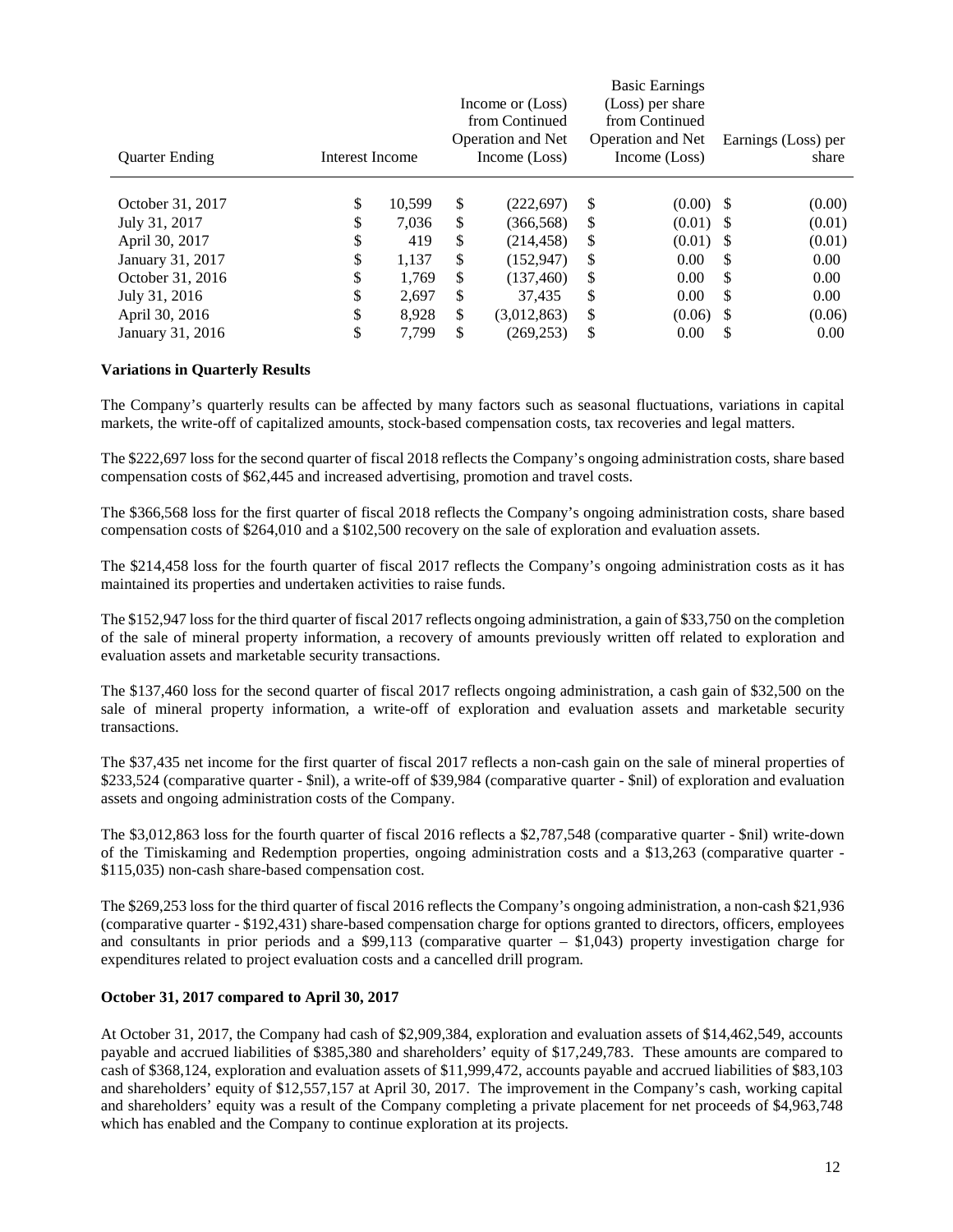During the current period, as a result of the Company's financing, it has continued exploration and evaluation activities on its projects and incurred exploration and evaluation expenditures of \$2,463,077. In addition, as a result of the activity level of the exploration programs, accounts payable at October 31, 2017 was increased from April 30, 2017 and included \$348,987 (April 30, 2017 - \$22,171) of exploration and evaluation expenditures.

# **Liquidity**

At October 31, 2017 the Company had working capital of \$2,720,411 compared to a working capital of \$490,049 at April 30, 2017. During the current period the Company's cash position increased \$2,541,260 (comparative period – decreased - \$1,480,609) as a result of completing a \$4,963,748 (comparative period - \$nil) financing less cash expenditures of \$354,947 (comparative period - \$247,826) and \$2,067,541 (comparative period - \$1,232,783) spent on operating and investing activities respectively.

# **Operating activities**

During the current period the Company's operating activities used \$354,947 (comparative period - \$247,826) of cash. The use of cash in operating activities during the period reflects the Company's funding of a loss of \$589,265 (comparative period – \$100,025) adjusted for both non-cash gains and expenditures and the use of cash of \$16,348 (comparative period – source of \$32,784) for funding changes in items such as accounts receivable, prepaid expenses, due to related parties and accounts payable.

Non-cash gains and expenditures consist of the recovery of exploration and evaluation assets \$102,500 (comparative period - \$266,024), share-based compensation \$326,455 (comparative period - \$2,068), write-offs \$nil (comparative period - \$58,189), depreciation \$8,613 (comparative period - \$9,672) and a loss of \$18,098 (comparative period - \$15,510) on warrants and marketable securities.

# **Investing activities**

During the current period the Company's investing activities used \$2,067,541 (comparative period - \$1,232,783) of cash. During the current period the Company used \$2,144,061 (comparative period - \$1,271,688) to evaluate its exploration and evaluation assets and purchase equipment. The investing expenditures for the current period were reduced by the cash the Company received of \$76,520 (comparative period - \$38,905) from the sale of exploration and evaluation assets and marketable securities.

# **Financing activities**

During the current period, the Company raised net proceeds of \$4,963,748 (comparative period - \$nil) from the issuance of units by way of a private placement.

# **Capital Resources**

The Company's financial condition and future prospects are significantly affected by overall economic conditions. The Company has no source of operating revenue and relies on equity financings, joint ventures and warrant and stock option exercises to further exploration on its properties.

The Company's long-term financial success is dependent on management's ability to discover and develop economically viable mineral deposits. Actual funding requirements may vary from those planned due to a number of factors, including the progress of exploration activity and the Company's ability to raise additional funds on favourable terms. Management recognizes there will be risks involved that may be beyond their control. The Company intends to continue to use various strategies to minimize its dependence on equity capital, including the securing of joint venture partners where appropriate.

The Company's ability to generate cash is very much affected by the current market conditions, its share price and thirdparty interest in its assets. In the current equity market, funds for companies at an early/grass-roots stage of exploration are limited and dilution to existing shareholders from an equity financing increases as the share price decreases. The Company has no credit facilities that could be used for ongoing operations because it has no operating cash flow.

In order to finance the Company's exploration programs and to cover administrative and overhead expenses, the Company raises money through equity sales, from the exercise of convertible securities and, in the past, from the sale of investments. Although the Company has had past success in obtaining financing, there can be no such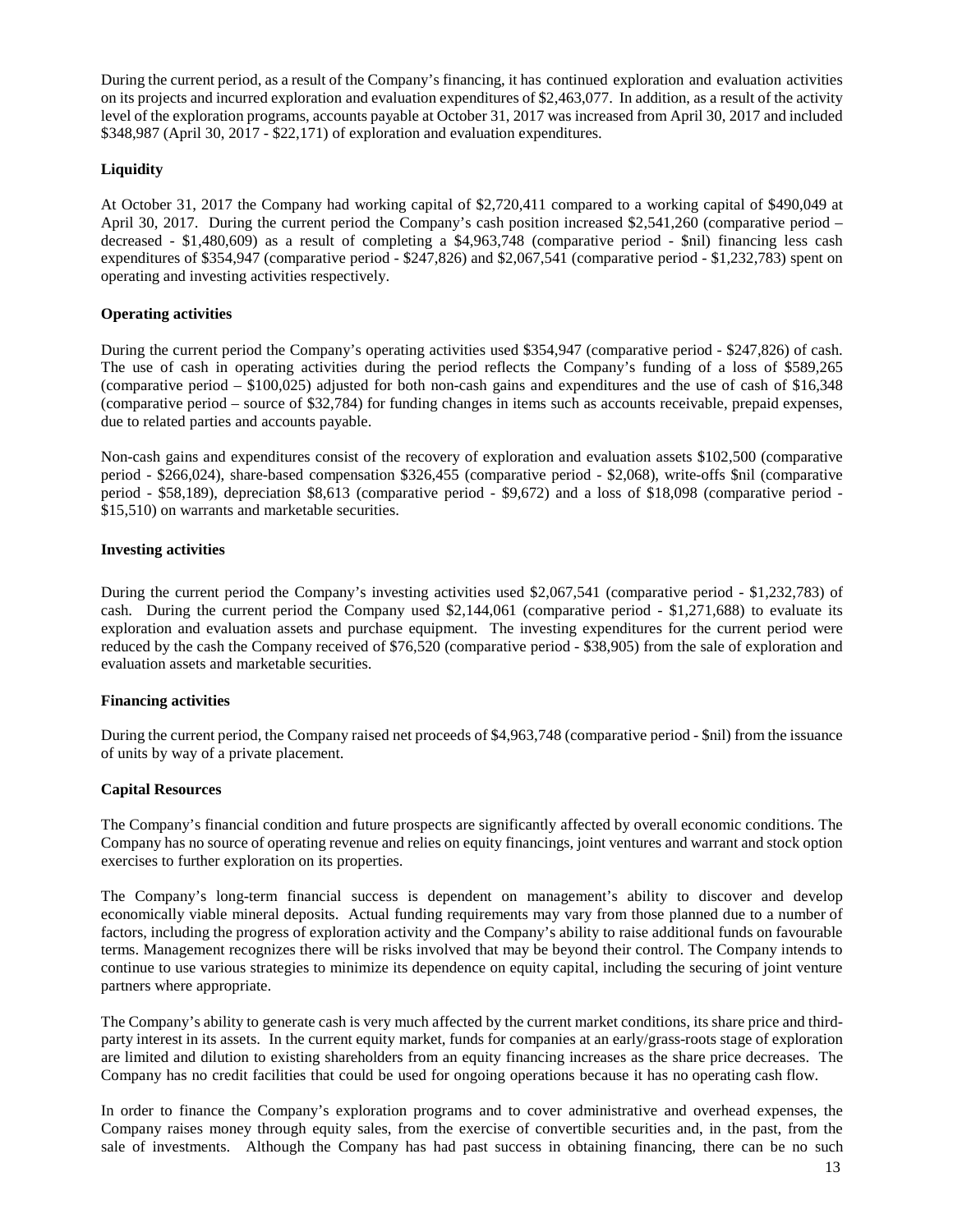assurance that it will be able to obtain adequate financing in the future or that the terms of any financing will be favourable. Many factors influence the Company's ability to raise funds, including the state of the resource market and commodities prices and, the climate for mineral exploration.

The Company's management actively manages its landholdings in an effort to keep those landholdings with the greatest exploration potential in good standing for as long as possible. The Company's management regularly reviews its cash position against future plans and makes decisions regarding these plans accordingly.

The Company raised additional funds in May 2017 to further exploration efforts at its various exploration properties and to maintain its listing on the TSXV. The Company is seeking to minimize variable expenses to the extent possible and may seek joint venture partners to continue to further exploration of its mineral properties.

# **Risks and Uncertainties**

Industry

An investment in natural resource companies involves a significant degree of risk. The degree of risk increases substantially where the Company's properties are in the exploration as opposed to the development stage. Investment in the securities of the Company should be considered as highly speculative due to the nature of the Company's business. The following additional risk factors should be given special consideration.

### Exploration, Development and Mining Risks

Exploring and developing mineral resource projects bears a high potential for all manner of risks. Additionally, few exploration projects successfully achieve development due to factors that cannot be predicted or foreseen. Moreover, even one such factor may result in the economic viability of a project being detrimentally impacted such that it is neither feasible nor practical to proceed. Mineral exploration involves many risks, which even a combination of experience, knowledge and careful evaluation may not be able to overcome. Operations in which the Company has a direct or indirect interest will be subject to all the hazards and risks normally incidental to exploration, development and production of diamonds and base/precious metals, any of which could result in work stoppages, damage to property, and possible environmental damage. If any of the Company's exploration programs are successful, there is a degree of uncertainty attributable to the calculation of resources and reserves and the corresponding grades that could be mined or dedicated to future production. Until reserves are actually mined and processed, calculations of quantity and grade must be considered as estimates only. In addition, the quantity of resources and reserves may vary depending on diamond or metal prices. Any material change in resources and reserves, including grade or recovery ratio, may affect the economic viability of the Company's properties. In addition, there can be no assurance that diamond and metal recoveries in smallscale laboratory tests will be duplicated in larger scale tests under on-site conditions or during production. The Company closely monitors its activities and those factors, which could impact them, and employs experienced consulting, engineering, and legal advisors to assist in its risk management reviews.

The Company's properties are currently being assessed for exploration and as a result, the Company has no source of operating cash flow. Failure to obtain additional financing could result in a delay or indefinite postponement of further exploration. Development of the Company's mineral properties will only follow upon obtaining satisfactory exploration results. Mineral exploration and development involves a high degree of risk and few properties that are explored are ultimately developed into producing mines. There is no assurance that the Company's mineral exploration and development activities will result in any discoveries of mineralization that can be converted into resources or reserves. The long-term profitability of the Company's operations will be in part directly related to the cost and success of its exploration programs, which may be affected by a number of factors. Substantial expenditures are required to establish resources and reserves through drilling, to develop metallurgical processes to extract the metal or diamonds, in the case of new properties, to develop the mining and processing facilities and infrastructure at any site chosen for mining. Although substantial benefits may be derived from the discovery of a major mineralized deposit, no assurance can be given that minerals will be discovered in sufficient quantities to justify commercial operations or that the funds required for development can be obtained on a timely basis.

#### Foreign Operation Risks

Historically, the majority of the Company's expenses have been denominated in Canadian Dollars so its exposure to foreign exchange risk has been limited. Exploration activities outside of Canada can expose the Company to foreign exchange risk. Presently, the Company does not have foreign operations or use foreign-exchange contracts to mitigate this risk, but that may change in future, depending upon the size of the Company's exploration programs denominated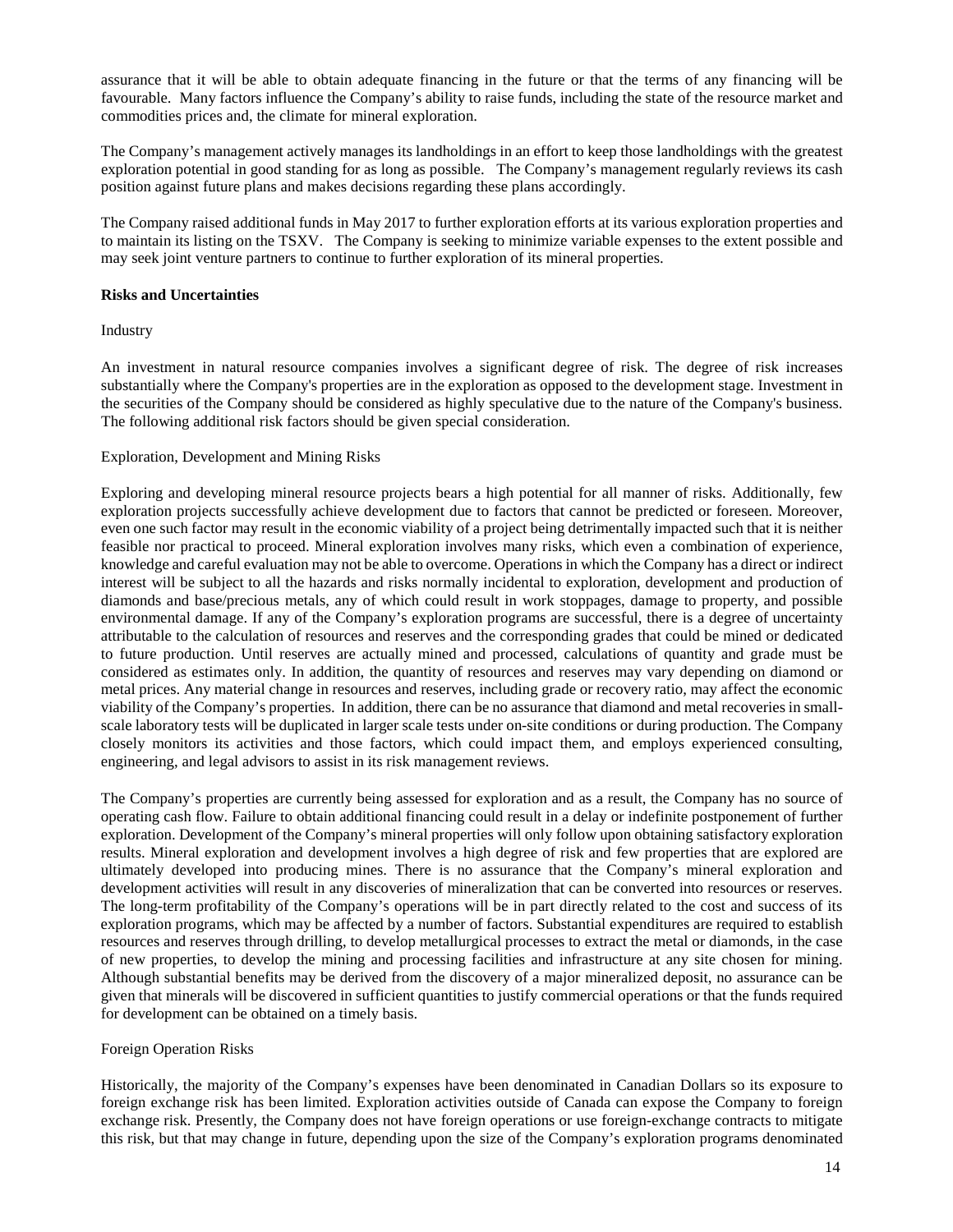#### in currencies other than the Canadian Dollar.

#### Insurance

The Company's involvement in the exploration for mineral properties may result in the Company becoming subject to liability for pollution, property damage, personal injury or other hazards. Although the Company may have insurance to address many risks, such insurance has limitations on liability that may not be sufficient to cover the full extent of such liabilities. In addition, such risks may not, in all circumstances be insurable or, in certain circumstances, the Company may elect not to obtain insurance to deal with specific risks due to the high premiums associated with such insurance or other reasons. The payment of such uninsured liabilities would reduce the funds available to the Company. The occurrence of a significant event that the Company is not fully insured against, or the insolvency of the insurer of such event, could have a material adverse effect on the Company's financial position, results of operations or prospects.

# Environmental Risks

All phases of the mineral exploration and development business present environmental risks and hazards and are subject to environmental legislation. Environmental legislation provides for, among other things, restrictions and prohibitions on spills, releases or emissions of various substances used and or produced in association with mineral exploration and mining operations. The legislation also requires that facility sites be operated, maintained, abandoned and reclaimed to the satisfaction of applicable regulatory authorities. Compliance with such legislation can require significant expenditures and a breach may result in the imposition of fines and penalties, some of which may be material. Environmental legislation is evolving in a manner expected to result in stricter standards and enforcement, larger fines and liability and potentially increased capital expenditures and operating costs. The discharge of pollutants into the air, soil or water may give rise to liabilities to foreign governments and third parties and may require the Company to incur costs to remedy such discharge. No assurance can be given that the application of environmental laws to the business and operations of the Company will not result in a curtailment of production or a material increase in the costs of production, development or exploration activities or otherwise adversely affect the Company's financial condition, results of operations or prospects.

Prices, Markets and Marketing of Diamonds and Base/Precious Metals

The Company's revenues, if any, are expected to be in large part derived from the mining and sale of diamonds and base/precious metals or interests related thereto. The price of those commodities has fluctuated widely, particularly in recent years, and is affected by numerous factors beyond the Company's control including international economic and political trends, expectations of inflation, currency exchange fluctuations, interest rates, global or regional consumptive patterns, speculative activities, increased production due to new mine developments and improved mining and production methods. The effect of these factors on the price of diamonds and base/precious metals, and therefore the economic viability of any of the Company's exploration projects, cannot accurately be predicted.

The marketability of any minerals acquired or discovered may be affected by numerous factors which are beyond the control of the Company and which cannot be accurately predicted, such as the proximity and capacity of milling facilities, mineral markets and processing equipment and governmental regulations including regulations relating to royalties, allowable production and importing and exporting of minerals.

# Substantial Capital Requirements and Liquidity

The Company anticipates that it will make substantial capital expenditures for the acquisition, exploration, development and production of its mineral properties in the future. The Company currently has no revenue and may have limited ability to expend the capital necessary to undertake or complete future drilling programs. There can be no assurance that debt or equity financing, or cash generated by operations will be available or sufficient to meet these requirements or for other corporate purposes or, if debt equity financing is available, that it will be on terms acceptable to the Company. Moreover, future activities may require the Company to alter its capitalization significantly. The inability of the Company to access sufficient capital for its operations could have a material adverse effect on the Company's financial condition, results of operations or prospects.

#### Issuance of Debt

From time to time the Company may enter into transactions or activities that may be financed with debt which could impair the Company's ability to obtain additional financing in the future. The inability of the Company to access sufficient capital for the repayment of any debt could have a material effect on the Company's financial condition, results of operations or prospects.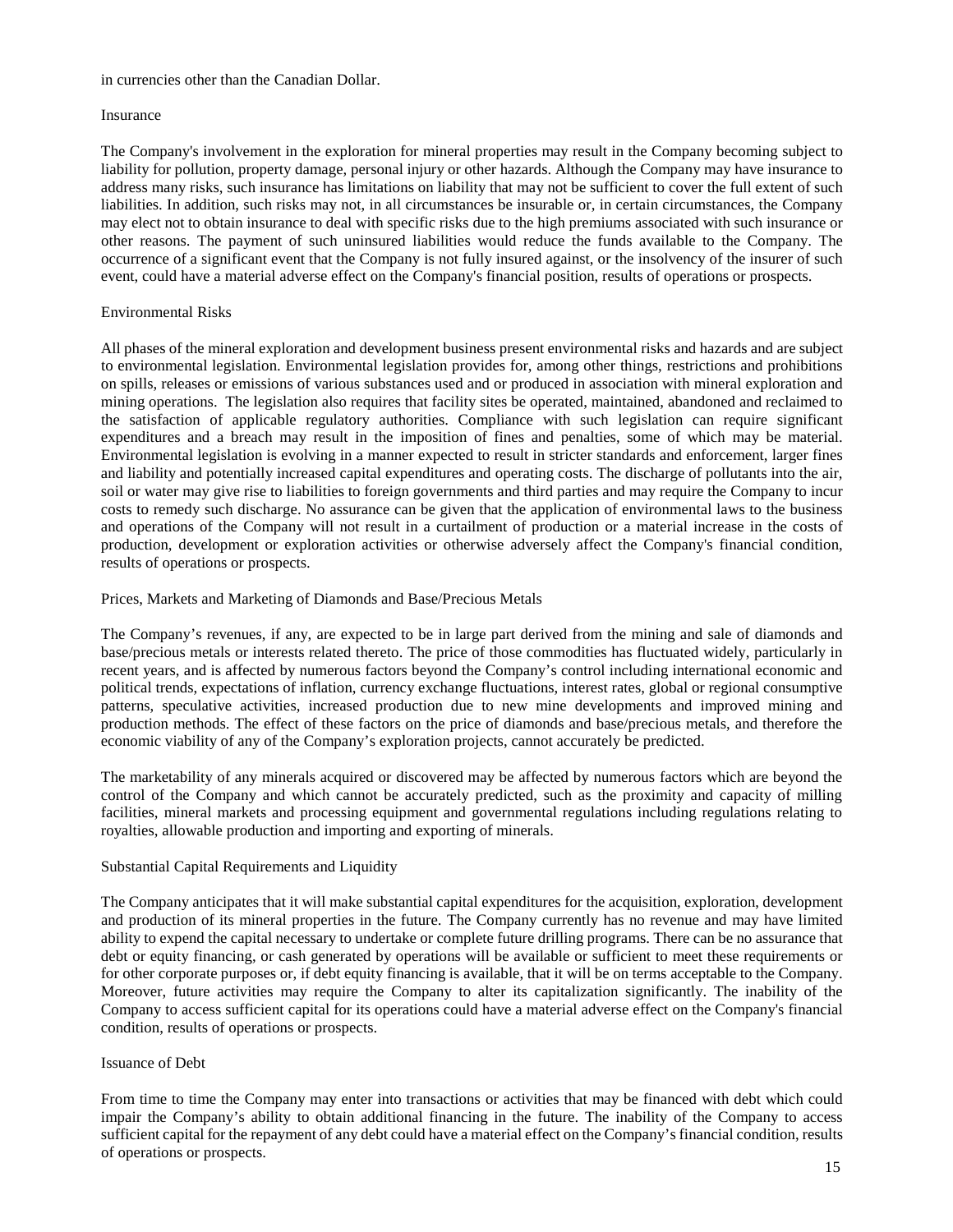# **Outstanding Share Data**

The Company's authorized capital is unlimited common shares without par value.

As at December 15, 2017, the Company had the following shares, options and warrants outstanding:

|                               |        | Number      |
|-------------------------------|--------|-------------|
| Shares issued and outstanding |        | 76,155,741  |
| Options:                      |        |             |
| Expire May 10, 2018           | \$0.27 | 2,075,000   |
| Expire September 23, 2018     | \$0.50 | 200,000     |
| Expire January 28, 2019       | \$0.70 | 985,000     |
| Expire September 25, 2019     | \$0.60 | 680,000     |
| Expire December 16, 2019      | \$0.54 | 200,000     |
| Expire June 22, 2022          | \$0.27 | 2,230,000   |
| Expire November 21, 2022      | \$0.25 | 150,000     |
| Warrants:                     |        |             |
| April 29, 2018                | \$0.25 | 500,000     |
| August 19, 2018               | \$0.65 | 500,000     |
| May 18, 2020                  | \$0.40 | 20,000,000  |
|                               |        |             |
| Fully diluted                 |        | 103,675,741 |

#### **Share issuances**

Effective February 15, 2017, the Company acquired Stornoway's remaining interests in the Pikoo and Naujaat diamond projects by issuing to Stornoway 2,000,000 common shares of the Company. The shares were issued at a fair value of \$380,000 which was allocated to acquisition costs for the Naujaat and Pikoo projects. In addition, the Company agreed to pay Stornoway \$2.5 million at the time the first royalty payments relating to the Naujaat project are payable and \$1.25 million at the time the first royalty payments relating to the Pikoo project are payable. In addition, Stornoway retains a 0.5% GOR and NSR on diamond, precious metal and base metal production from the Naujaat project and a 1% GOR and NSR on diamond and base metal production from the Pikoo project.

On May 18, 2017, the Company completed a non-brokered private placement of 20,000,000 units at a price of \$0.25 per unit for gross proceeds of \$5,000,000. Each unit consisted of one common share and one common share purchase warrant. Each warrant entitles the holder to purchase one additional common share at a price of \$0.40 per share for a period of three years. The proceeds raised will be used for a planned drill program at Naujaat, ongoing exploration work at other projects and working capital**.**

#### **Stock options and warrants**

At the Company's Annual General Meeting held on November 9, 2016, the shareholders of the Company approved the adoption of a new stock option plan (the "Plan"). The Plan gives the directors the authority to grant options to directors, officers, employees and consultants. The maximum number of shares to be issued under the Plan is 10% of the issued and outstanding common shares at the time of the grant. The exercise price of each option granted shall not be less than the market price at the date of grant less a discount up to 25% in accordance with the policies of the TSXV.

Options granted can have a term up to 5 years with vesting provisions determined by the directors in accordance with TSXV policies for Tier 2 Issuers, with a typical vesting period of 25% upon grant and 25% every six months thereafter.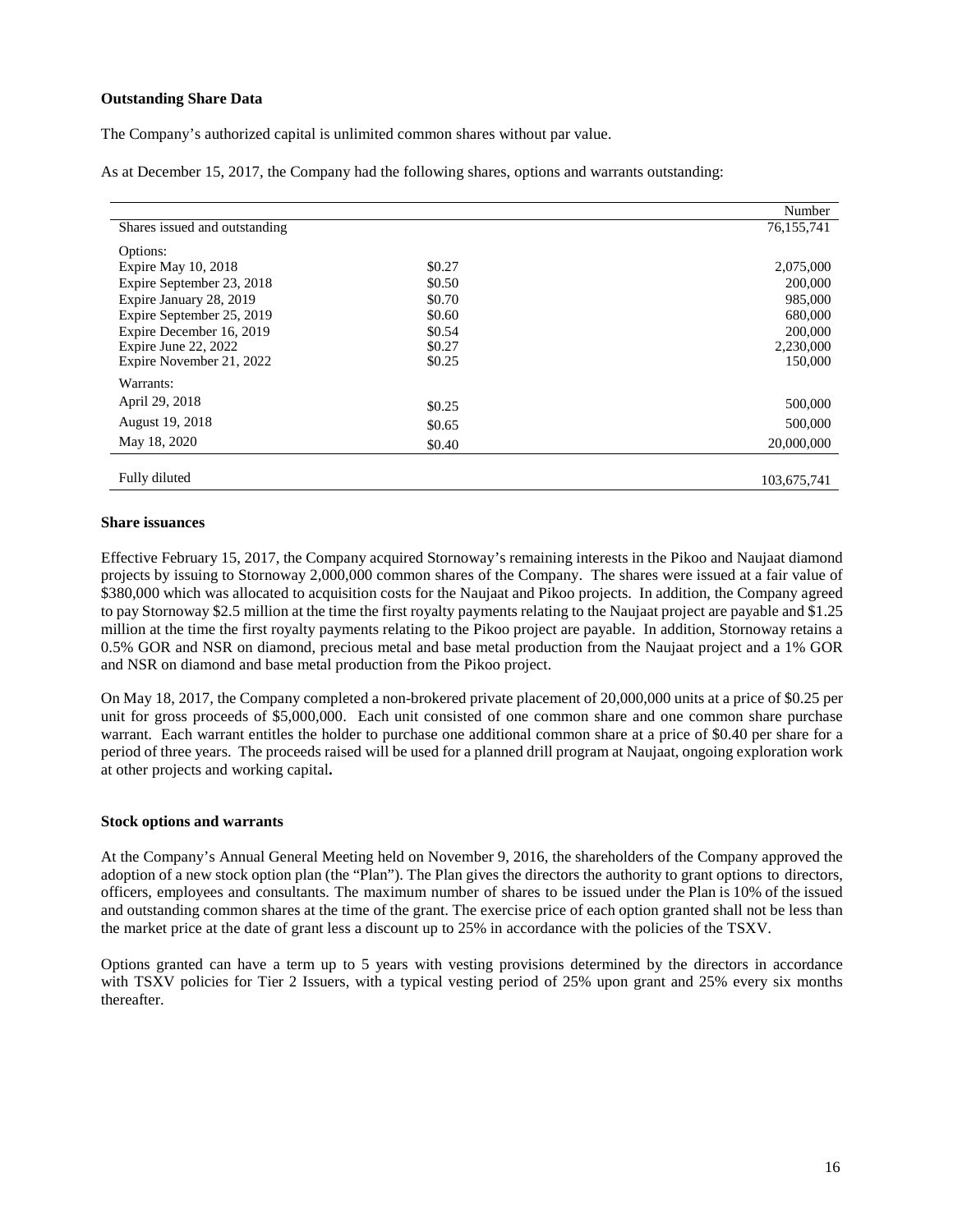### **Transactions with Related Parties**

The Company incurred the following transactions in the normal course of operations in connection with companies which have an officer and/or director in common.

- a) Paid or accrued consulting fees of \$9,000 (2016 \$9,000) to the Corporate Secretary of the Company. This amount is included in salaries disclosed below.
- b) Paid \$1,924 (2016 \$1,924) for office and rent to a company controlled by a director.
- c) Charged related parties \$13,800 (2016 \$13,800) for rent, office and administrative costs.
- d) Included in other receivables is \$883 (April 30, 2017 \$6,632) due from companies having a director or officers in common.
- e) Amounts totalling \$2,249 (April 30, 2017 \$6,896) are owing to related and previously related parties.

The remuneration of directors and key management personnel during the six months ended October 31, 2017 was as follows:

|                                                                                                    | October 31,<br>2017               |     | October 31,<br>2016        |
|----------------------------------------------------------------------------------------------------|-----------------------------------|-----|----------------------------|
| Salaries <sup>1</sup><br>Salaries in exploration $costs1$<br>Share-based compensation <sup>2</sup> | \$<br>98,080<br>53,420<br>208,611 | S   | 110,414<br>41,086<br>2,068 |
| Total                                                                                              | 360,111                           | \$. | 153,568                    |

1 – When key management is working specifically on mineral properties their time is capitalized against the mineral property.

2 – Share-based compensation is the fair value of options that have been granted to directors and key management personnel.

3 – CEO - \$112,500, CFO \$30,000 and Corporate Secretary \$9,000.

During the year ended April 30, 2016, the Company entered into an employment agreement with a senior employee and officer for his services requiring a minimum annual payment of \$225,000. In addition, the employment agreement contains clauses which could provide for a payment or payments in excess of \$450,000 on termination of employment or conclusion of a change in control or similar transaction.

### **Commitments**

The commitment for rental of the Company's office space and equipment is as follows:

| Year ending    |          |
|----------------|----------|
| April 30, 2018 | \$39,579 |
| April 30, 2019 | \$78,226 |
| April 30, 2020 | \$78,226 |
| April 30, 2021 | \$59,579 |
| April 30, 2022 | \$3,636  |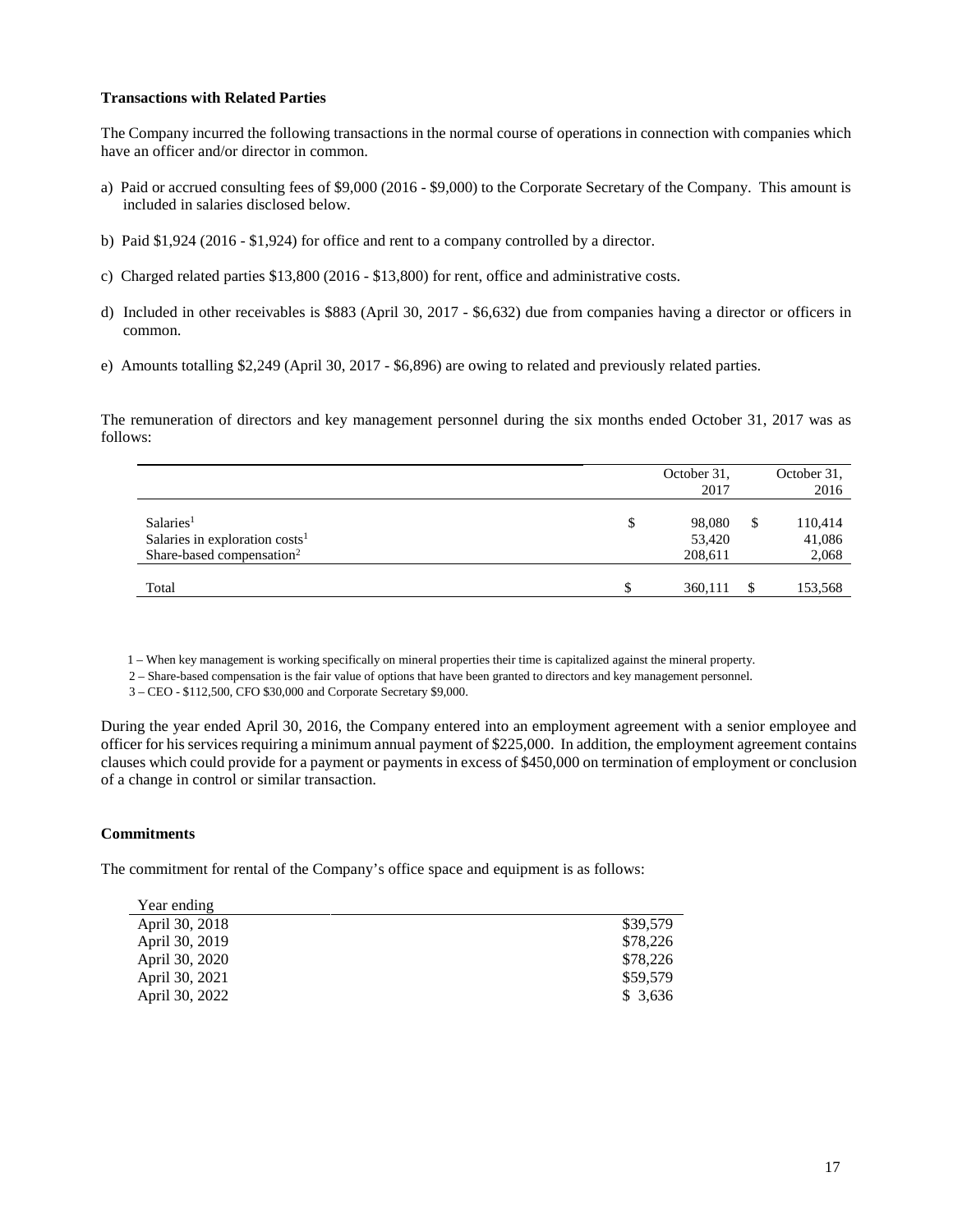# **CHANGES IN ACCOUNTING POLICIES AND CRITICAL ACCOUNTING ESTIMATES, JUDGMENTS AND ASSUMPTIONS**

### **NATURE AND CONTINUANCE OF OPERATIONS**

North Arrow Minerals Inc. (the "Company") is incorporated federally under the laws of the Canada Business Corporations Act ("CBCA").

The financial statements of the Company are presented in Canadian dollars, which is the functional currency of the Company.The Company trades on the TSX Venture Exchange (TSXV – NAR) and its registered office address is Ste. #960-789 West Pender Street, Vancouver, BC, Canada V6C 1H2.

The Company's principal business activity is the acquisition and exploration of exploration and evaluation assets. To date, the Company has not generated significant revenues from operations and is considered to be in the exploration stage.

The Company is in the process of acquiring and exploring its exploration and evaluation assets and has not yet determined whether these properties contain reserves that are economically recoverable. The Company's financial statements have been prepared on the assumption that the Company will continue in operation for the foreseeable future and will be able to realize assets and discharge liabilities in the normal course of operations. At October 31, 2017, the Company has a deficit of \$20,225,873 and may require additional funding to meet its planned activities beyond the upcoming fiscal year. The Company's continuation as a going concern is dependent on the successful results from its mineral property exploration activities and its ability to raise equity capital or borrowings sufficient to meet current and future obligations.

The Company's financial statements do not include any adjustments to the recoverability and classification of assets and liabilities that might be necessary, should the Company be unable to continue as a going concern. Continued operations of the Company are dependent on the Company's ability to receive financial support, obtain necessary financings and/or generate profitable operations in the future.

#### **Statement of Compliance**

The Company's condensed interim financial statements have been prepared in accordance with International Financial Reporting Standards ("IFRS") as issued by the International Accounting Standards Board ("IASB") and interpretations of the International Financial Reporting Interpretations Committee ("IFRIC") and specifically with IFRS applicable to the preparation of interim financial statements, including IAS 34, Interim Financial Reporting (IAS 34). The accounting policies applied in the preparation of the condensed interim financial statements are consistent with those applied and disclosed in the Company's financial statements for the year ended April 30, 2017. The Company's financial statements should be read in conjunction with its audited financial statements for the year ended April 30, 2017. The Company's financial statements are presented in Canadian dollars unless otherwise noted.

#### **Historical cost**

The Company's financial statements have been prepared on a historical cost basis except for certain financial instruments measured at fair value.

#### **Significant accounting judgments, estimates and assumptions**

The preparation of financial statements in conformity with IFRS requires management to make certain estimates, judgments and assumptions that affect the reported amounts of assets and liabilities at the date of the financial statements and the reported revenues and expenses during this period.

Although management uses historical experiences and its best knowledge of the amount, events or actions to form the basis for judgments and estimates, actual results may differ from these estimates.

The most significant accounts that require estimates as the basis for determining the stated amounts include the recoverability of exploration and evaluation assets, valuation of share-based payments, marketable securities and valuation of deferred tax amounts.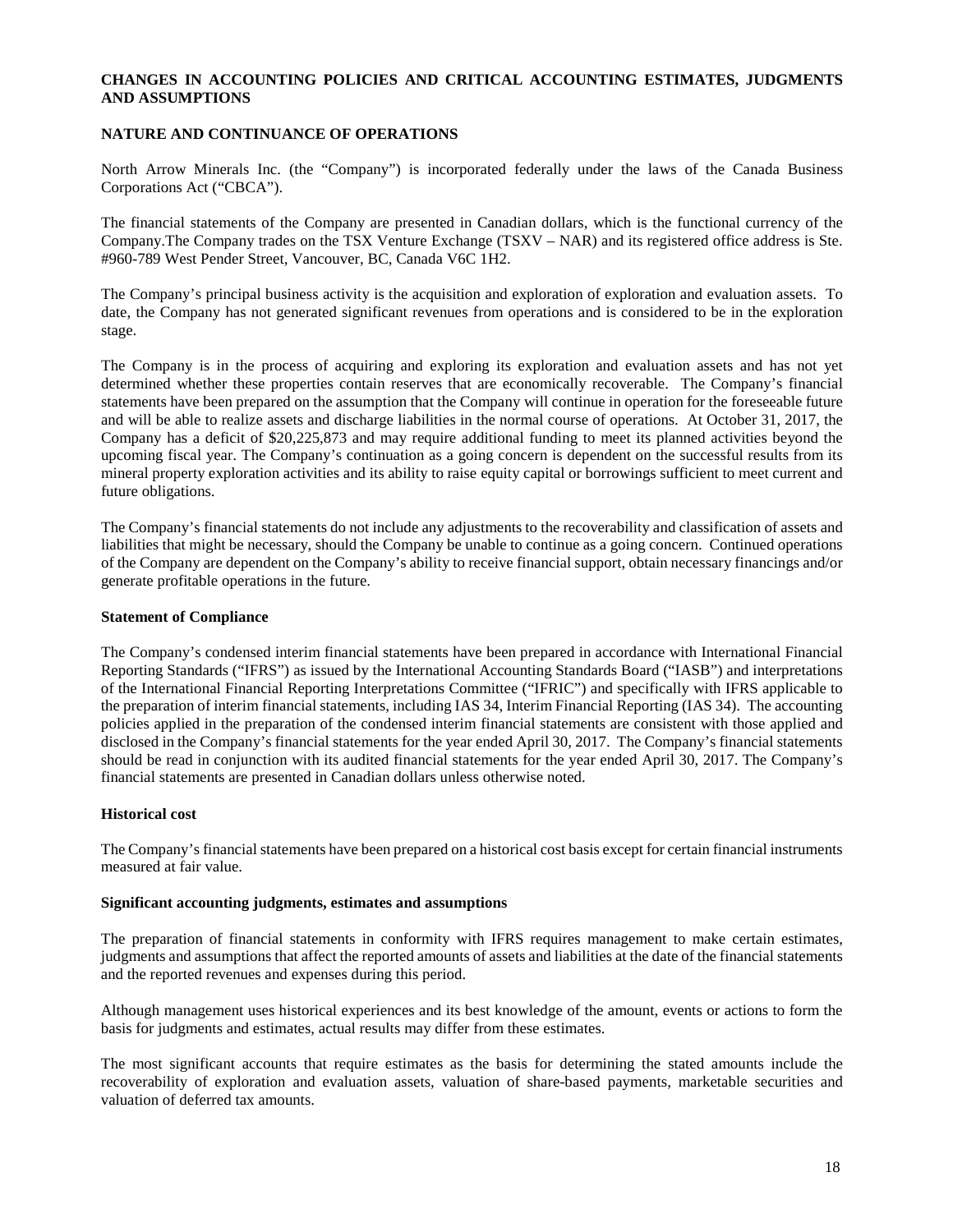Critical judgments exercised in applying accounting policies that have the most significant effect on the amounts recognized in the financial statements are as follows:

Economic recoverability and probability of future benefits of exploration and evaluation costs*.* 

Management has determined that exploration, evaluation and related costs incurred which were capitalized may have future economic benefits and may be economically recoverable. Management uses several criteria in its assessments of economic recoverability and probability of future economic benefits including geologic and other technical information, the history of conversion of mineral deposits with similar characteristics to its own properties to proven and probable mineral reserves, the quality and capacity of existing infrastructure facilities, evaluation of permitting and environmental issues and local support for the project.

Valuation of share-based payments and warrants recorded as marketable securities

The Company uses the Black-Scholes Option Pricing Model for valuation of share-based payments and warrants recorded as marketable securities. Option pricing models require the input of subjective assumptions including expected price volatility, interest rates and forfeiture rate. Changes in the input assumptions can materially affect the fair value estimate and Company's earnings and equity reserves.

#### Income taxes

In assessing the probability of realizing income tax assets, management makes estimates related to expectations of future taxable income, applicable tax opportunities, expected timing of reversals of existing temporary differences and the likelihood that tax positions taken will be sustained upon examination by applicable tax authorities. In making its assessments, management gives additional weight to positive and negative evidence that can be objectively verified.

### **New Accounting pronouncements**

- i) The IASB has issued standards and amendments which have been adopted by the Company. Each of the new standards is effective for annual periods beginning on or after January 1, 2017. The adoption of the standards and amendments did not have a material effect on the financial statements.
- ii) Certain pronouncements were issued by the IASB or IFRIC but are not yet effective as at October 31, 2017. The Company intends to adopt these standards and interpretations when they become effective.

The following are the accounting standards issued but not effective as of October 31, 2017 that the Company believes could be significant.

#### IFRS 9 - Financial Instruments – classification and measurement

Effective for annual periods beginning on or after January 1, 2018. This is the first part of a new standard on classification and measurement of financial assets that will replace IAS 39, "Financial Instruments: Recognition and Measurement". IFRS 9 has two measurement categories: amortized cost and fair value. All equity instruments are measured at fair value. A debt instrument is recorded at amortized cost only if the entity is holding it to collect contractual cash flows and the cash flows represent principal and interest. Otherwise it is measured at fair value with changes in fair value through profit or loss. In addition, this new standard has been updated to include guidance on financial liabilities and derecognition of financial instruments.

### IFRS 16 – Leases

Effective for annual periods commencing on or after January 1, 2019. This new standard eliminates the classification of leases as either operating or finance leases and introduces a single lessee accounting model which requires the lessee to recognize assets and liabilities for all leases with a term of longer than 12 months.

The Company is currently assessing the impact of these new accounting standards on its financial statements.

# **FINANCIAL INSTRUMENTS AND RISK MANAGEMENT**

Financial instruments measured at fair value are classified into one of three levels in the fair value hierarchy according to the relative reliability of the inputs used to estimate the fair values. The three levels of the fair value hierarchy are: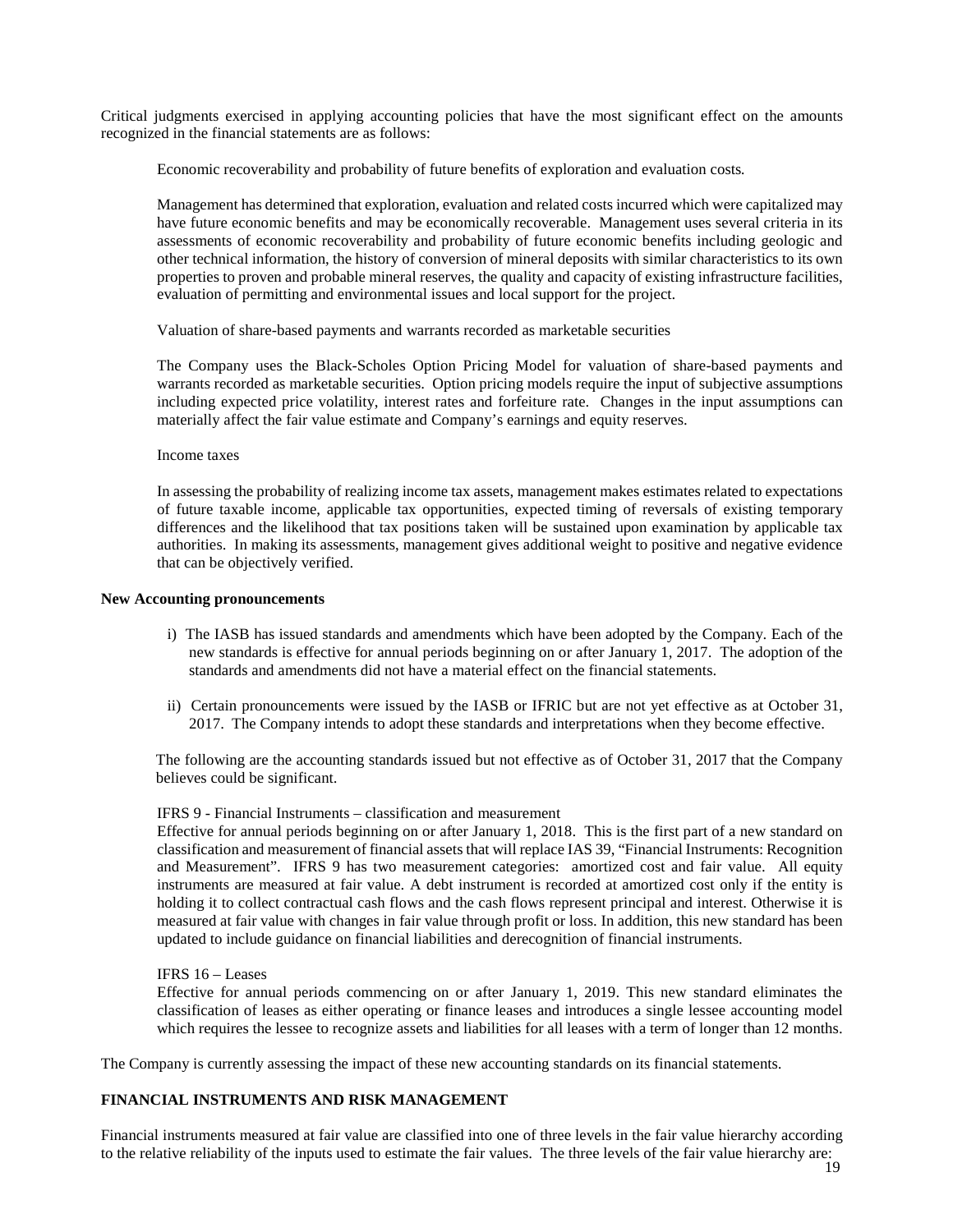Level 1 – Unadjusted quoted prices in active markets for identical assets or liabilities;

- Level 2 Inputs other than quoted prices that are observable for the asset or liability either directly or indirectly; and
- Level 3 Inputs that are not based on observable market data.

The Company's financial instruments consist of cash, marketable securities, receivables, accounts payable and accrued liabilities and due to related parties. Cash is carried at fair value using a Level 1 fair value measurement. The carrying value of receivables, accounts payable and accrued liabilities and due to related parties approximate their fair values due to their immediate or short-term maturity. Marketable securities consisting of common shares are recorded at fair value based on the quoted market prices in active markets at the reporting date, which is consistent with Level 1 of the fair value hierarchy. Marketable securities consisting of warrants are recorded at fair value based on a Black Scholes pricing model consistent with Level 3 of the fair value hierarchy.

The Company is exposed to a variety of financial risks by virtue of its activities, including credit risk, interest rate risk, liquidity risks, foreign currency risk, and equity market risk. The Company's objective with respect to risk management is to minimize potential adverse effects on the Company's financial performance. The Board of Directors provides direction and guidance to management with respect to risk management. Management is responsible for establishing controls and procedures to ensure that financial risks are mitigated to acceptable levels.

### Credit risk

Credit risk is the risk of financial loss to the Company if a counter-party to a financial instrument fails to meet its contractual obligations. The Company manages credit risk by investing its excess cash in short-term investments with investment grade ratings, issued by a Canadian chartered bank. The Company's receivables consist primarily of sales tax receivables due from the federal government and receivables from companies with which the Company has exploration agreements or options. The maximum exposure to credit risk at the reporting date is the carrying value of the Company's receivables and cash.

### Interest rate risk

Interest rate risk is the risk that the fair value or future cash flows of a financial instrument will fluctuate because of changes in market interest rates. Financial assets and liabilities with variable interest rates expose the Company to interest rate risk with respect to its cash flow. It is management's opinion that the Company is not exposed to significant interest rate risk.

# Liquidity risk

Liquidity risk is the risk that the Company will not be able to meet its obligations as they become due. The Company's ability to continue as a going concern is dependent on management's ability to raise the funds required through future equity financings, asset sales or exploration option agreements, or a combination thereof. The Company has no regular cash flow from its operating activities. The Company manages its liquidity risk by forecasting cash flow requirements for its planned exploration and corporate activities and anticipating investing and financing activities. Management and the Board of Directors are actively involved in the review, planning and approval of annual budgets and significant expenditures and commitments. Failure to realize additional funding could cast significant doubt on the Company's ability to continue as a going concern. As at October 31, 2017, the Company had cash of \$2,909,384 (April 30, 2017 - \$368,124) available to settle current liabilities of \$385,380 (April 30, 2017 - \$83,103).

# Foreign currency risk

The Company's activities are within Canada and accordingly the Company is not subject to significant foreign currency risk.

# Equity market risk

The Company is exposed to equity price risk arising from its marketable securities, which are classified as availablefor- sale. The Company plans to sell its marketable securities as market conditions permit, or as is required to finance the Company's operations from time-to-time.